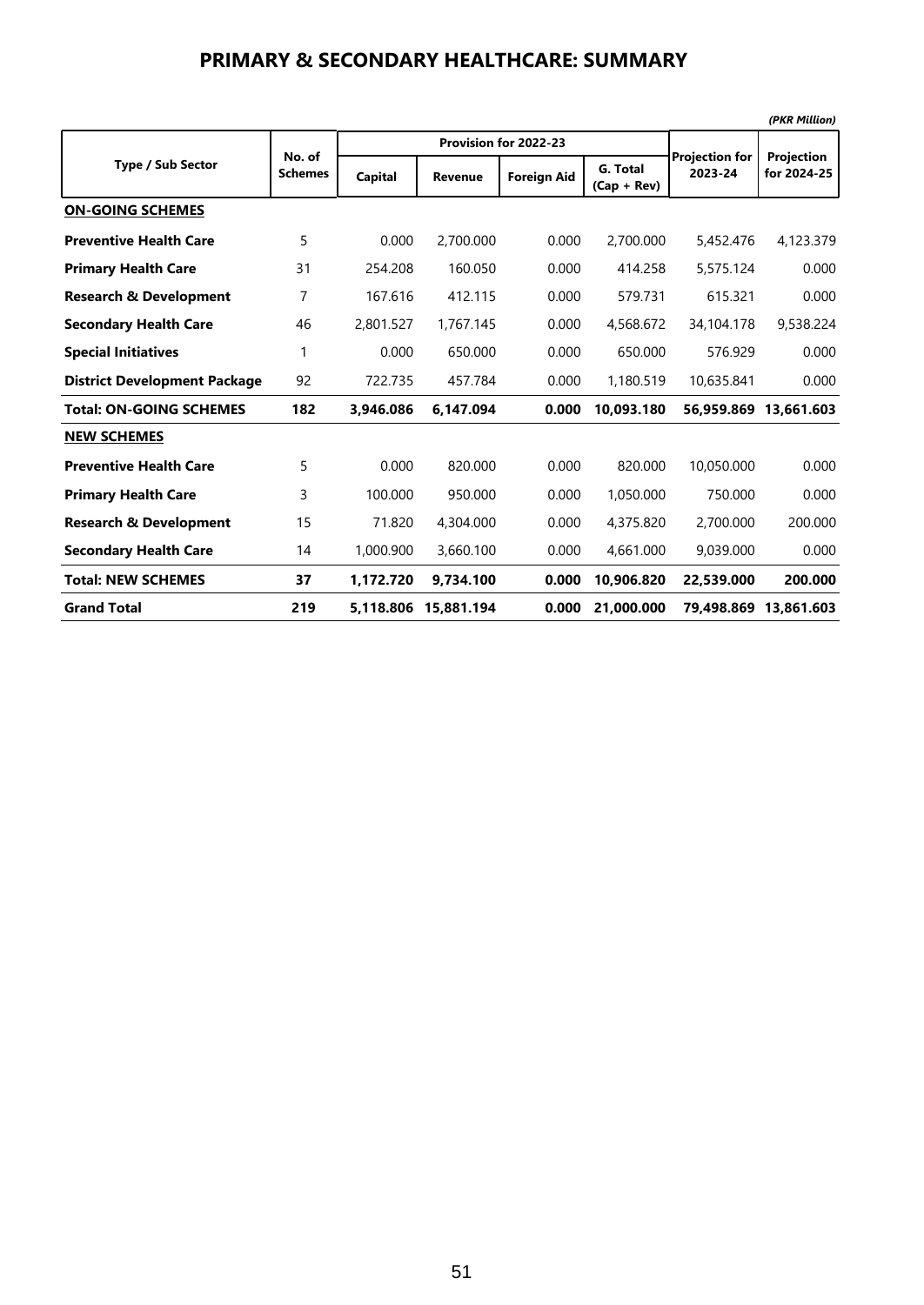|              |                                                                                                                                                                                                                           |              |                |        |                       |                               |                         |         | (PKR Million)              |
|--------------|---------------------------------------------------------------------------------------------------------------------------------------------------------------------------------------------------------------------------|--------------|----------------|--------|-----------------------|-------------------------------|-------------------------|---------|----------------------------|
| <b>GS</b>    | <b>Scheme Information</b>                                                                                                                                                                                                 | Est. Cost    | Accum.<br>Exp. |        | Provision for 2022-23 |                               | <b>MTDF Projections</b> |         | <b>Throw fwd</b><br>Beyond |
| No           | Scheme ID / Approval Date / Location                                                                                                                                                                                      |              | June, 22       | Cap.   | Rev.                  | <b>G.Total</b><br>(Cap.+Rev.) | 2023-24                 | 2024-25 | <b>June, 2025</b>          |
| $\mathbf{1}$ | $\mathbf{2}$                                                                                                                                                                                                              | $\mathbf{3}$ | 4              | 5      | 6                     | $\overline{7}$                | 8                       | 9       | 10                         |
|              | <b>ON-GOING SCHEMES</b><br><b>District Development Package</b>                                                                                                                                                            |              |                |        |                       |                               |                         |         |                            |
| 481          | Upgradation of General Hospital Wah to<br>DHQ level, District Rawalpindi<br>01292106985 / 28-07-2021 / Rawalpindi                                                                                                         | 150.000      | 150.000        | 0.000  | 10.000                | 10.000                        | 0.000                   | 0.000   | 0.000                      |
| 482          | Establishment of THQ Hospital Lawa,<br><b>Tehsil Lawa, District Chakwal</b><br>01272100560 / 30-07-2021 / Chakwal                                                                                                         | 249.252      | 70.000         | 10.000 | 0.100                 | 10.100                        | 169.152                 | 0.000   | 0.000                      |
| 483          | Upgradation of BHU Dhurnal to RHC<br>level, Tehsil Lawa, District Chakwal<br>01272105915 / 24-07-2021 / Chakwal                                                                                                           | 59.997       | 20.000         | 5.000  | 0.100                 | 5.100                         | 34.897                  | 0.000   | 0.000                      |
| 484          | Up-Gradation of BHU to RHC, Dhaular,<br>Dhurnal, Pichnand, Thoha Mehram<br>Khan, Kot Gulla & Budhial, District<br>Chakwal<br>01272107032 / 28-07-2021 / Chakwal                                                           | 149.987      | 63.000         | 3.000  | 0.000                 | 3.000                         | 83.987                  | 0.000   | 0.000                      |
| 485          | Up-gradation of City Hospital Talagang<br>(Construction of Cardiac Centre and<br><b>Trauma Centre and Provision of</b><br><b>Equipment) District Chakwal</b><br>01272107041 / 27-07-2021 / Chakwal                        | 200.000      | 48.545         | 0.900  | 0.100                 | 1.000                         | 149.352                 | 0.000   | 0.000                      |
| 486          | Establishment of Trauma Center at BHU<br>Tobha, Tehsil P.D.Khan, District Jhelum<br>01282107069 / 29-07-2021 / Jhelum                                                                                                     | 317.112      | 80.000         | 0.500  | 0.000                 | 0.500                         | 236.612                 | 0.000   | 0.000                      |
| 487          | <b>Establishment of 50 Bedded Trauma</b><br>Center at DHQ Hospital District Jhelum<br>01282107124 / 29-07-2021 / Jhelum                                                                                                   | 280.202      | 30.000         | 10.000 | 0.100                 | 10.100                        | 240.102                 | 0.000   | 0.000                      |
| 488          | <b>Construction/Upgradation of Trauma</b><br><b>Center THQ Khushab District Khushab</b><br>01312107616 / 29-07-2021 / Khushab                                                                                             | 167.576      | 50.000         | 14.548 | 103.028               | 117.576                       | 0.000                   | 0.000   | 0.000                      |
| 489          | <b>Upgradation of Trauma Centre</b><br>Quaidabad District Khushab<br>01312107621 / 29-07-2021 / Khushab                                                                                                                   | 167.115      | 51.000         | 10.000 | 0.100                 | 10.100                        | 106.015                 | 0.000   | 0.000                      |
| 490          | Up-gradation of THQ Hospital Mankera<br>(Establishment of Trauma Centre and<br><b>Medicine Stores) and</b><br>Construction/Rehabilitation of<br>Residencies Block, District Bhakkar<br>01302107652 / 26-07-2021 / Bhakkar | 100.000      | 30.000         | 1.000  | 0.000                 | 1.000                         | 69.000                  | 0.000   | 0.000                      |
| 491          | Up-gradation of BHU Sarai Muhajir to<br>the level of RHC District Bhakkar<br>01302107658 / 26-07-2021 / Bhakkar                                                                                                           | 100.000      | 40.000         | 1.900  | 0.100                 | 2.000                         | 58.000                  | 0.000   | 0.000                      |
| 492          | Establishment of BHU at Shair Garh<br>Tehsil Mankeara District Bhakkar<br>01302107672 / 17-07-2021 / Bhakkar                                                                                                              | 30.000       | 22.748         | 7.000  | 0.000                 | 7.000                         | 0.000                   | 0.000   | 0.000                      |
| 493          | Up-gradation of BHU Kachi Shahani to<br>the level of RHC District Bhakkar<br>01302107680 / 26-07-2021 / Bhakkar                                                                                                           | 100.000      | 60.000         | 0.900  | 0.100                 | 1.000                         | 39.000                  | 0.000   | 0.000                      |
| 494          | Up-gradation of DHQ Hospital Bhakkar,<br><b>District Bhakkar</b><br>01302107684 / 04-11-2021 / Bhakkar                                                                                                                    | 1,440.346    | 149.028        | 10.000 | 0.100                 | 10.100                        | 1,281.218               | 0.000   | 0.000                      |
| 495          | <b>Establishment of Basic Health Unit at</b><br>Mari Shah Saghira, Tehsil 18-Hazari,<br><b>District Jhang</b><br>01102105378 / 17-07-2021 / Jhang                                                                         | 33.516       | 30.038         | 3.478  | 0.000                 | 3.478                         | 0.000                   | 0.000   | 0.000                      |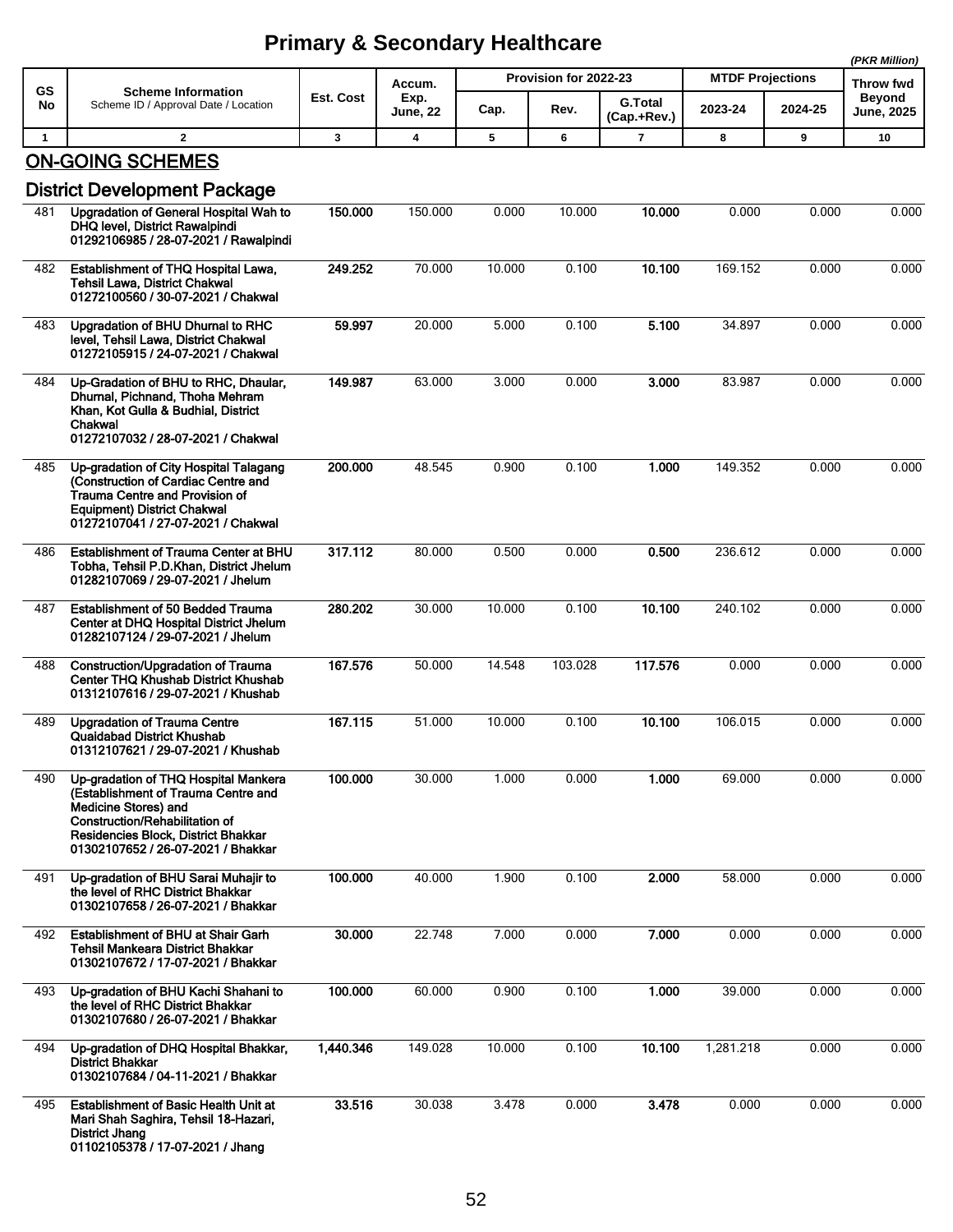|              |                                                                                                                                                                    |           |                  |        |                       |                               |                         |         | (PKR Million)               |
|--------------|--------------------------------------------------------------------------------------------------------------------------------------------------------------------|-----------|------------------|--------|-----------------------|-------------------------------|-------------------------|---------|-----------------------------|
| <b>GS</b>    | <b>Scheme Information</b>                                                                                                                                          |           | Accum.           |        | Provision for 2022-23 |                               | <b>MTDF Projections</b> |         | Throw fwd                   |
| No           | Scheme ID / Approval Date / Location                                                                                                                               | Est. Cost | Exp.<br>June, 22 | Cap.   | Rev.                  | <b>G.Total</b><br>(Cap.+Rev.) | 2023-24                 | 2024-25 | <b>Beyond</b><br>June, 2025 |
| $\mathbf{1}$ | $\overline{2}$                                                                                                                                                     | 3         | 4                | 5      | 6                     | $\overline{7}$                | 8                       | 9       | 10                          |
| 496          | Up-Gradation of BHU Kakki Nau to RHC<br>Level, Tehsil Shorkot, District Jhang<br>01102107781 / 19-07-2021 / Jhang                                                  | 119.376   | 30.000           | 0.900  | 0.100                 | 1.000                         | 88.376                  | 0.000   | 0.000                       |
| 497          | Establishment of 40 Bedded Gynae &<br>Paeds Block at THQ Hospital Ahmad<br><b>Pur Sial District Jhang</b><br>01102107783 / 19-07-2021 / Jhang                      | 100.490   | 30.000           | 0.900  | 0.100                 | 1.000                         | 69.490                  | 0.000   | 0.000                       |
| 498          | <b>Extension of Medical &amp; Cardiac</b><br>Emergency at DHQ Hospital Jhang<br>01102107790 / 19-07-2021 / Jhang                                                   | 127.391   | 8.000            | 0.900  | 0.100                 | 1.000                         | 126.391                 | 0.000   | 0.000                       |
| 499          | <b>Establishment of Trauma Center,</b><br>Dialysis Center, Burn Unit & Surgical<br>Ward at DHQ Hospital T.T. Singh<br>01112106501 / 23-09-2021 / Toba Tek<br>Singh | 530.221   | 75.000           | 0.500  | 0.000                 | 0.500                         | 454.721                 | 0.000   | 0.000                       |
| 500          | <b>Establishment of New Emergency Block</b><br>in THQ Hospital Pir Mahal District<br>T.T.Singh<br>01112107738 / 19-07-2021 / Toba Tek<br>Singh                     | 114.819   | 25.000           | 0.900  | 0.100                 | 1.000                         | 88.824                  | 0.000   | 0.000                       |
| 501          | <b>Establishment of new Basic Health Unit</b><br>at Chak No.288/GB, Tehsil and District<br>T.T.Singh<br>01112107746 / 17-07-2021 / Toba Tek<br>Singh               | 49.330    | 30.000           | 13.349 | 5.981                 | 19.330                        | 0.000                   | 0.000   | 0.000                       |
| 502          | <b>Construction of Trauma Center at</b><br>Ghakhar District Gujranwala<br>01122107537 / 24-07-2021 / Gujranwala                                                    | 215.347   | 50.000           | 0.900  | 0.100                 | 1.000                         | 164.344                 | 0.000   | 0.000                       |
| 503          | <b>Construction of Trauma Centre at Pindi</b><br><b>Bhattian City, Hafizabad</b><br>01142107603 / 24-07-2021 / Hafizabad                                           | 100.000   | 30.000           | 0.900  | 0.100                 | 1.000                         | 69.000                  | 0.000   | 0.000                       |
| 504          | Establishment of 100 Bedded Hospital in<br>UC Lakhanwal Tehsil & District Guirat<br>01132107134 / 03-09-2021 / Gujrat                                              | 1,518.267 | 70.000           | 0.500  | 0.000                 | 0.500                         | 1,447.767               | 0.000   | 0.000                       |
| 505          | Construction of Trauma Center in Dinga,<br>Gujrat<br>01132107145 / 24-07-2021 / Gujrat                                                                             | 169.996   | 53.000           | 0.900  | 0.100                 | 1.000                         | 115.996                 | 0.000   | 0.000                       |
| 506          | Up-gradation of Basic Health Unit<br>Bhaddar into Rural Health Center, Gujrat<br>01132107171 / 24-07-2021 / Gujrat                                                 | 149.897   | 58.000           | 0.900  | 0.100                 | 1.000                         | 90.897                  | 0.000   | 0.000                       |
| 507          | <b>Construction of Ch. Muhammad Farooq</b><br>Shaheed Trauma Centre at THQ<br>Hospital Sarai Alam Gir, Guirat<br>01132107186 / 24-07-2021 / Gujrat                 | 169.251   | 43.000           | 0.900  | 0.100                 | 1.000                         | 125.251                 | 0.000   | 0.000                       |
| 508          | Upgradation of BHU Qadirabad to RHC,<br>M.B.Din<br>01152107560 / 15-07-2021 / Mandi<br>Bahauddin                                                                   | 50.000    | 30.000           | 15.302 | 4.698                 | 20.000                        | 0.000                   | 0.000   | 0.000                       |
| 509          | Upgradation of BHU Rerka to RHC,<br>M.B.Din<br>01152107562 / 15-07-2021 / Mandi<br>Bahauddin                                                                       | 50.000    | 30.000           | 15.000 | 5.000                 | 20.000                        | 0.000                   | 0.000   | 0.000                       |
| 510          | Establishment of BHU at Ratto Makowal,<br>M.B.Din<br>01152107564 / 24-07-2021 / Mandi<br><b>Bahauddin</b>                                                          | 55.000    | 25.000           | 20.227 | 9.773                 | 30.000                        | 0.000                   | 0.000   | 0.000                       |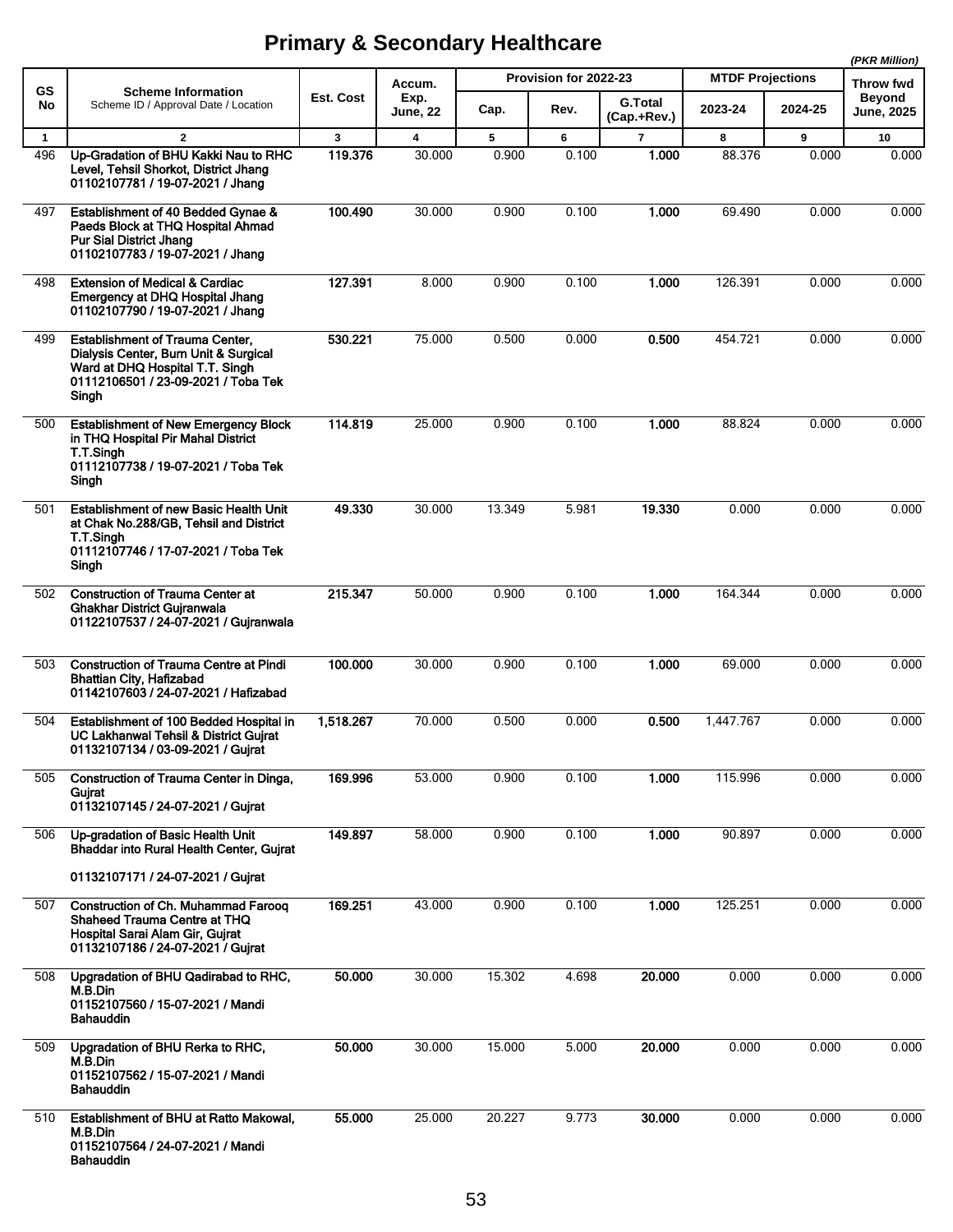|              |                                                                                                                                                                                                            |           |                         |        |                       |                               |                         |         | (PKR Million)               |
|--------------|------------------------------------------------------------------------------------------------------------------------------------------------------------------------------------------------------------|-----------|-------------------------|--------|-----------------------|-------------------------------|-------------------------|---------|-----------------------------|
| <b>GS</b>    | <b>Scheme Information</b>                                                                                                                                                                                  |           | Accum.                  |        | Provision for 2022-23 |                               | <b>MTDF Projections</b> |         | <b>Throw fwd</b>            |
| No           | Scheme ID / Approval Date / Location                                                                                                                                                                       | Est. Cost | Exp.<br><b>June, 22</b> | Cap.   | Rev.                  | <b>G.Total</b><br>(Cap.+Rev.) | 2023-24                 | 2024-25 | <b>Beyond</b><br>June, 2025 |
| $\mathbf{1}$ | $\overline{\mathbf{2}}$                                                                                                                                                                                    | 3         | 4                       | 5      | 6                     | $\overline{7}$                | 8                       | 9       | 10                          |
| 511          | Upgradation of BHU Bheruwall to RHC,<br>M.B.Din<br>01152107852 / 15-07-2021 / Mandi<br><b>Bahauddin</b>                                                                                                    | 50.000    | 30.000                  | 15.346 | 4.654                 | 20.000                        | 0.000                   | 0.000   | 0.000                       |
| 512          | <b>Establishment of Trauma Centre Tehsil</b><br>Daska, District Sialkot<br>01172107533 / 24-07-2021 / Sialkot                                                                                              | 185.547   | 50.000                  | 0.900  | 0.100                 | 1.000                         | 134.547                 | 0.000   | 0.000                       |
| 513          | <b>Extension of Government Hospital</b><br>Samanabad, District Lahore<br>01192102077 / 27-07-2021 / Lahore                                                                                                 | 80.000    | 80.000                  | 1.000  | 1.700                 | 2.700                         | 0.000                   | 0.000   | 0.000                       |
| 514          | Up gradation of Health Facilities in<br>Tehsil Muridke and Ferozewala, District<br>Sheikhupura<br>01212107800 / 27-07-2021 /<br>Sheikhupura                                                                | 100.000   | 25.000                  | 0.900  | 0.100                 | 1.000                         | 74.000                  | 0.000   | 0.000                       |
| 515          | Up-gradation of RHC Syedwala from 24<br>Beds to 74 Beds, District Nankana Sahib<br>01202105442 / 16-08-2021 / Nankana<br>Sahib                                                                             | 120.000   | 60.000                  | 1.000  | 0.000                 | 1.000                         | 59.000                  | 0.000   | 0.000                       |
| 516          | Establishment of Trauma Center in THQ<br>Hospital Shahkot District Nankana Sahib                                                                                                                           | 155.700   | 33.000                  | 1.000  | 0.000                 | 1.000                         | 121.700                 | 0.000   | 0.000                       |
|              | 01202107794 / 27-07-2021 / Nankana<br>Sahib                                                                                                                                                                |           |                         |        |                       |                               |                         |         |                             |
| 517          | Establishment of Trauma Center in DHQ<br>Hospital Nankana Sahib<br>01202107798 / 16-08-2021 / Nankana<br>Sahib                                                                                             | 151.919   | 35.000                  | 1.000  | 0.000                 | 1.000                         | 115.919                 | 0.000   | 0.000                       |
| 518          | Establishment of Trauma Center at DHQ<br>Hospital, Okara<br>01342107819 / 27-07-2021 / Okara                                                                                                               | 99.953    | 25.000                  | 0.900  | 0.100                 | 1.000                         | 73.953                  | 0.000   | 0.000                       |
| 519          | <b>Establishment of Cardiac Center at THQ</b><br>Hospital Depalpur, District Okara<br>01342107821 / 27-07-2021 / Okara                                                                                     | 99.751    | 25.000                  | 0.900  | 0.100                 | 1.000                         | 73.751                  | 0.000   | 0.000                       |
| 520          | Provision of Dialysis Centre and other<br>missing facilities in THQ Hospital Renala<br>Khurd<br>01342107825 / 27-07-2021 / Okara                                                                           | 149.341   | 48.000                  | 0.900  | 0.100                 | 1.000                         | 100.341                 | 0.000   | 0.000                       |
| 521          | Establishment of Trauma Centre at THQ<br>Hospital Chichawatni, District Sahiwal<br>01362106502 / 27-07-2021 / Sahiwal                                                                                      | 150.000   | 38.000                  | 0.900  | 0.100                 | 1.000                         | 111.000                 | 0.000   | 0.000                       |
| 522          | Construction of 30 bedded Mother &<br>Child Healthcare Centre and 10 bedded<br><b>Emergency Block First Floor at DHQ</b><br>Hospital Pakpattan, District Pakpattan<br>01352107812 / 30-07-2021 / Pakpattan | 232.515   | 70.000                  | 12.515 | 0.000                 | 12.515                        | 150.000                 | 0.000   | 0.000                       |
| 523          | <b>Establishment of Trauma Centre at Noor</b><br>Pur (Pakpattan-Sahiwal Road), District<br>Pakpattan<br>01352107814 / 27-07-2021 / Pakpattan                                                               | 127.000   | 32.000                  | 0.900  | 0.100                 | 1.000                         | 94.000                  | 0.000   | 0.000                       |
| 524          | Up-gradation of RHC Bunga Hayat to<br>Tehsil level Hospital, Pakpattan<br>01352107816 / 30-07-2021 / Pakpattan                                                                                             | 217.319   | 70.000                  | 0.900  | 0.100                 | 1.000                         | 146.319                 | 0.000   | 0.000                       |
| 525          | <b>Construction of Trauma Center at RHC</b><br>Qadirpur Raan, District Multan<br>01242107769 / 30-07-2021 / Multan                                                                                         | 372.015   | 30.000                  | 10.000 | 0.100                 | 10.100                        | 331.915                 | 0.000   | 0.000                       |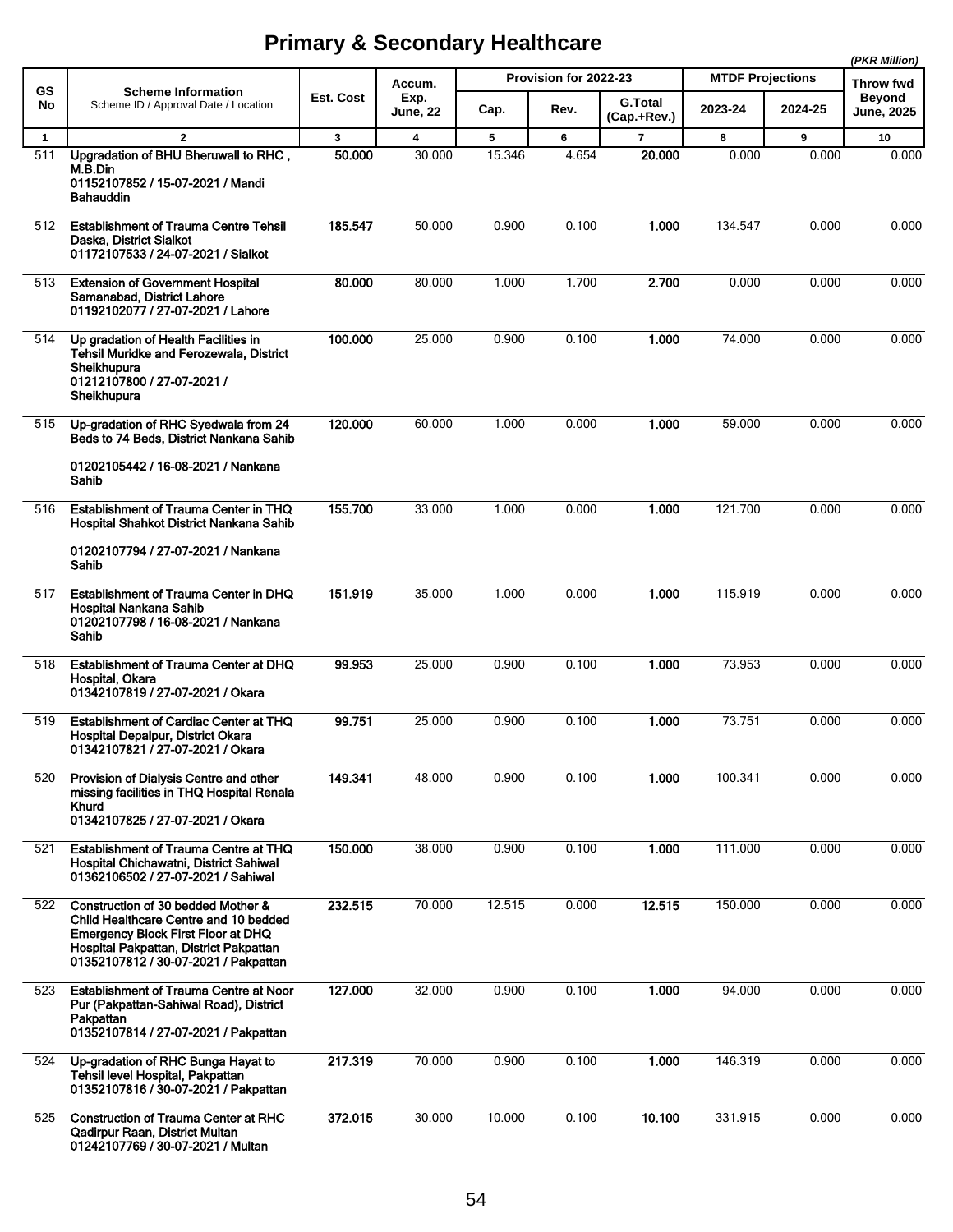|              |                                                                                                                                                                                                                                                             |           |                         |        |                       |                               |                         |         | (PKR Million)                      |
|--------------|-------------------------------------------------------------------------------------------------------------------------------------------------------------------------------------------------------------------------------------------------------------|-----------|-------------------------|--------|-----------------------|-------------------------------|-------------------------|---------|------------------------------------|
| <b>GS</b>    | <b>Scheme Information</b>                                                                                                                                                                                                                                   |           | Accum.                  |        | Provision for 2022-23 |                               | <b>MTDF Projections</b> |         | Throw fwd                          |
| No           | Scheme ID / Approval Date / Location                                                                                                                                                                                                                        | Est. Cost | Exp.<br><b>June, 22</b> | Cap.   | Rev.                  | <b>G.Total</b><br>(Cap.+Rev.) | 2023-24                 | 2024-25 | <b>Beyond</b><br><b>June, 2025</b> |
| $\mathbf{1}$ | $\overline{2}$                                                                                                                                                                                                                                              | 3         | $\overline{\mathbf{4}}$ | 5      | 6                     | $\overline{7}$                | 8                       | 9       | 10                                 |
| 526          | <b>Establishment of New BHU at Chak</b><br>No.72/M, Tehsil Jalalpur Pirwala, District<br>Multan<br>01242107778 / 29-07-2021 / Multan                                                                                                                        | 59.997    | 20.000                  | 5.000  | 0.100                 | 5.100                         | 34.897                  | 0.000   | 0.000                              |
| 527          | Up-gradation of BHU Qutub Pur into<br><b>RHC District Lodhran</b><br>01232107763 / 27-07-2021 / Lodhran                                                                                                                                                     | 59.920    | 15.000                  | 5.000  | 0.100                 | 5.100                         | 39.820                  | 0.000   | 0.000                              |
| 528          | Construction BHUs Chak No.313/WB.<br>Chak No.384/WB & Chak No.343/WB<br>Tehsil Dunya Pur, District Lodhran<br>01232107765 / 19-07-2021 / Lodhran                                                                                                            | 49.943    | 20.000                  | 21.009 | 8.934                 | 29.943                        | 0.000                   | 0.000   | 0.000                              |
| 529          | <b>Construction of BHU in Union Council</b><br><b>Bhuteji Tehsil Lodhran</b><br>01232107767 / 19-07-2021 / Lodhran                                                                                                                                          | 49.796    | 20.000                  | 25.963 | 3.833                 | 29.796                        | 0.000                   | 0.000   | 0.000                              |
| 530          | Provision of Missing Facilities in Rural<br><b>Health Center Sarai Sidhu and BHU</b><br>Qatal Pur, Tehsil Kabirwala, District<br>Khanewal<br>01222105386 / 29-07-2021 / Khanewal                                                                            | 61.000    | 20.000                  | 10.000 | 0.100                 | 10.100                        | 30.900                  | 0.000   | 0.000                              |
| 531          | <b>Construction of Basic Health Unit at</b><br>Chak No. 14/9-R Batian wala Tehsil &<br><b>District Khanewal</b><br>01222107784 / 16-07-2021 / Khanewal                                                                                                      | 50.000    | 20.000                  | 21.308 | 8.692                 | 30,000                        | 0.000                   | 0.000   | 0.000                              |
| 532          | Up-gradation of RHC Tulamba Tehsil<br>Mian Channu District Khanewal<br>01222107786 / 16-07-2021 / Khanewal                                                                                                                                                  | 50.000    | 20.000                  | 9.428  | 20.572                | 30,000                        | 0.000                   | 0.000   | 0.000                              |
| 533          | Rehabilitation of BHUs in Chak No. 1/8-<br>R, 18/8-R, 19/8-BR, 22/8-R, 44/15-L,<br>7/8-AR, 129/15-L, 131/15-L, 133/16-L,<br>Ghous Pur, Jungle Dera wala & Kot<br>Barkat ali Tehsil Mian Channu, District<br>Khanewal<br>01222107789 / 16-07-2021 / Khanewal | 50.000    | 20.000                  | 30.000 | 0.000                 | 30.000                        | 0.000                   | 0.000   | 0.000                              |
| 534          | <b>Establishment of Rural Health Centre at</b><br>Jandiali Bunglow and Chak No. 102/15-L<br>Tehsil Mian Channu, District Khanewal<br>01222107793 / 29-07-2021 / Khanewal                                                                                    | 99.150    | 25.000                  | 0.900  | 0.100                 | 1.000                         | 73.150                  | 0.000   | 0.000                              |
| 535          | <b>Construction of BHU at Mian Pur Tehsil</b><br>Kabirwala, District Khanewal<br>01222107801 / 13-11-2021 / Khanewal                                                                                                                                        | 60.000    | 20.000                  | 3.246  | 0.100                 | 3.346                         | 36.654                  | 0.000   | 0.000                              |
| 536          | <b>Construction of Paediatric and Urology</b><br>Wards with Equipment at THQ Hospital<br>Kabirwala, District Khanewal<br>01222107804 / 29-07-2021 / Khanewal                                                                                                | 69.250    | 20.000                  | 10.000 | 0.100                 | 10.100                        | 39.150                  | 0.000   | 0.000                              |
| 537          | Establishment of BHU at 5 Kassi (Javind<br>Singh Wala) Tehsil Kabirwala, District<br>Khanewal<br>01222107807 / 29-07-2021 / Khanewal                                                                                                                        | 60.000    | 15.000                  | 5.000  | 0.100                 | 5.100                         | 39.900                  | 0.000   | 0.000                              |
| 538          | Up-gradation of DHQ Hospital Vehari<br>01252107702 / 30-07-2021 / Vehari                                                                                                                                                                                    | 349.786   | 57.974                  | 67.066 | 165.000               | 232.066                       | 59.746                  | 0.000   | 0.000                              |
| 539          | <b>Establishment of New BHU at Jhok</b><br>Jindu Mailsi District Vehari<br>01252107705 / 27-07-2021 / Vehari                                                                                                                                                | 64.750    | 32.000                  | 17.980 | 14.770                | 32.750                        | 0.000                   | 0.000   | 0.000                              |
| 540          | Construction of Trauma Center in Tibba<br>Sultan Pur, District Vehari<br>01252107708 / 28-07-2021 / Vehari                                                                                                                                                  | 220.883   | 50.000                  | 5.000  | 0.100                 | 5.100                         | 165.783                 | 0.000   | 0.000                              |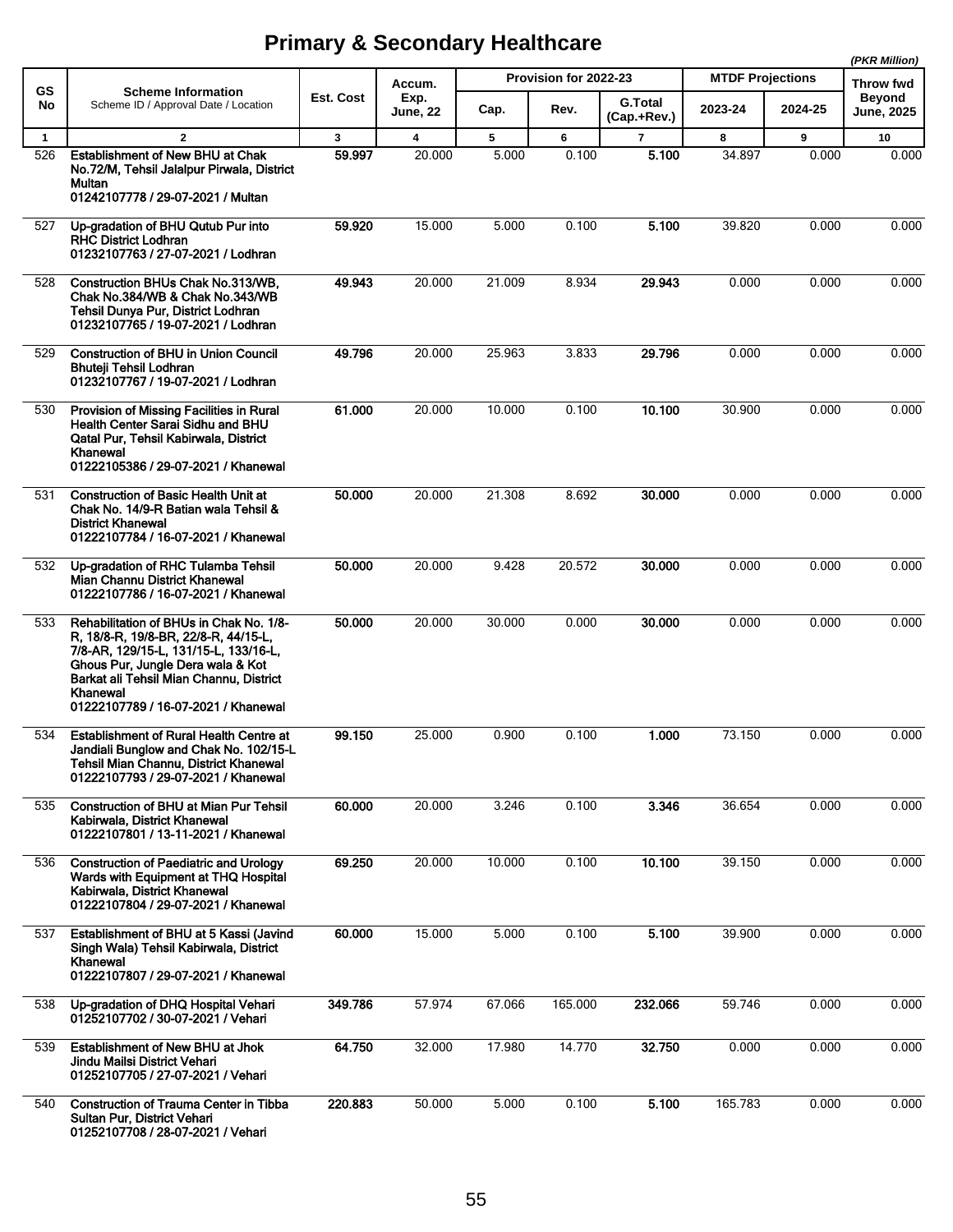|              |                                                                                                                                                         |           |                         |        |                       |                               |                         |         | (PKR Million)                      |
|--------------|---------------------------------------------------------------------------------------------------------------------------------------------------------|-----------|-------------------------|--------|-----------------------|-------------------------------|-------------------------|---------|------------------------------------|
| <b>GS</b>    | <b>Scheme Information</b>                                                                                                                               |           | Accum.                  |        | Provision for 2022-23 |                               | <b>MTDF Projections</b> |         | Throw fwd                          |
| No           | Scheme ID / Approval Date / Location                                                                                                                    | Est. Cost | Exp.<br><b>June, 22</b> | Cap.   | Rev.                  | <b>G.Total</b><br>(Cap.+Rev.) | 2023-24                 | 2024-25 | <b>Beyond</b><br><b>June, 2025</b> |
| $\mathbf{1}$ | $\mathbf{2}$                                                                                                                                            | 3         | $\overline{\mathbf{4}}$ | 5      | 6                     | $\overline{7}$                | 8                       | 9       | 10                                 |
| 541          | Establishment of BHU at Chak No.<br>198/EB, District Vehari<br>01252107713 / 27-07-2021 / Vehari                                                        | 64.450    | 17.000                  | 0.500  | 0.000                 | 0.500                         | 46.950                  | 0.000   | 0.000                              |
| 542          | Upgradation of BHU 483/EB to RHC<br>Level, District Vehari<br>01252107717 / 27-07-2021 / Vehari                                                         | 71.620    | 18.000                  | 0.500  | 0.000                 | 0.500                         | 53.120                  | 0.000   | 0.000                              |
| 543          | Upgradation of BHU Samina to RHC,<br>District Dera Ghazi Khan<br>01042100613 / 29-07-2021 / Dera Ghazi<br>Khan                                          | 100.000   | 40.000                  | 0.900  | 0.100                 | 1.000                         | 59.000                  | 0.000   | 0.000                              |
| 544          | Revamping of THQ Hospital Kot Chutta<br>and Construction of Trauma Centre,<br>District Dera Ghazi Khan<br>01042106508 / 30-07-2021 / Dera Ghazi<br>Khan | 291.999   | 63.000                  | 0.900  | 0.100                 | 1.000                         | 227.999                 | 0.000   | 0.000                              |
| 545          | Up gradation of BHU to RHC Union<br>Council Ara Jaffer, District Dera Ghazi<br>Khan<br>01042107541 / 29-07-2021 / Dera Ghazi<br>Khan                    | 70.000    | 49.992                  | 1.000  | 20.008                | 21.008                        | 0.000                   | 0.000   | 0.000                              |
| 546          | Upgradation of BHU to RHC level at<br>Lohar Wala UC Mamori, District Dera<br>Ghazi Khan<br>01042107542 / 29-07-2021 / Dera Ghazi<br>Khan                | 140.000   | 35.000                  | 0.900  | 0.100                 | 1.000                         | 104.000                 | 0.000   | 0.000                              |
| 547          | Establishment of BHU in UC-13 City DG<br>Khan, District Dera Ghazi Khan<br>01042107543 / 17-07-2021 / Dera Ghazi<br>Khan                                | 50.000    | 49.996                  | 5.000  | 1.000                 | 6.000                         | 0.000                   | 0.000   | 0.000                              |
| 548          | Up-Gradation of BHU Kot Mohani to<br>RHC level, District Dera Ghazi Khan<br>01042107545 / 29-07-2021 / Dera Ghazi<br>Khan                               | 140.000   | 35.000                  | 1.900  | 0.100                 | 2.000                         | 103.000                 | 0.000   | 0.000                              |
| 549          | Up-gradation of RHC Choti Zarin to Civil<br>Hospital, District Dera Ghazi Khan<br>01042107596 / 29-07-2021 / Dera Ghazi<br>Khan                         | 150.000   | 68.680                  | 0.900  | 0.100                 | 1.000                         | 80.320                  | 0.000   | 0.000                              |
| 550          | Up-Gradation of RHC Fazilpur into THQ<br>level Hospital, Tehsil & District Rajanpur<br>01072100606 / 29-07-2021 / Rajanpur                              | 129.160   | 32.000                  | 10.000 | 0.100                 | 10.100                        | 87.060                  | 0.000   | 0.000                              |
| 551          | <b>Establishment of 9 Numbers Basic</b><br>Health Units in District Rajanpur<br>01072100607 / 30-07-2021 / Rajanpur                                     | 400.000   | 116.181                 | 0.500  | 0.000                 | 0.500                         | 283.319                 | 0.000   | 0.000                              |
| 552          | Establishment of Trauma Center at DHQ<br>Hospital Rajanpur<br>01072106505 / 29-07-2021 / Rajanpur                                                       | 117.523   | 25.000                  | 92.523 | 0.000                 | 92.523                        | 0.000                   | 0.000   | 0.000                              |
| 553          | Up-gradation BHU Shikar pur to RHC<br>level Tehsil & District Rajanpur<br>01072107539 / 29-07-2021 / Rajanpur                                           | 99.179    | 25.000                  | 0.900  | 0.100                 | 1.000                         | 73.179                  | 0.000   | 0.000                              |
| 554          | Up-gradation of BHU Umer kot to RHC<br>level Tehsil Rojhan District Rajanpur<br>01072107540 / 29-07-2021 / Rajanpur                                     | 120 251   | 25.000                  | 0.900  | 0.100                 | 1.000                         | 94.251                  | 0.000   | 0.000                              |
| 555          | Upgradation of RHC to THQ level<br>Hospital Shehr Sultan, Tehsil Jatoi,<br><b>Muzaffargarh</b><br>01062100628 / 31-07-2021 /<br><b>Muzaffargarh</b>     | 172.255   | 38.000                  | 10.000 | 0.000                 | 10.000                        | 124.255                 | 0.000   | 0.000                              |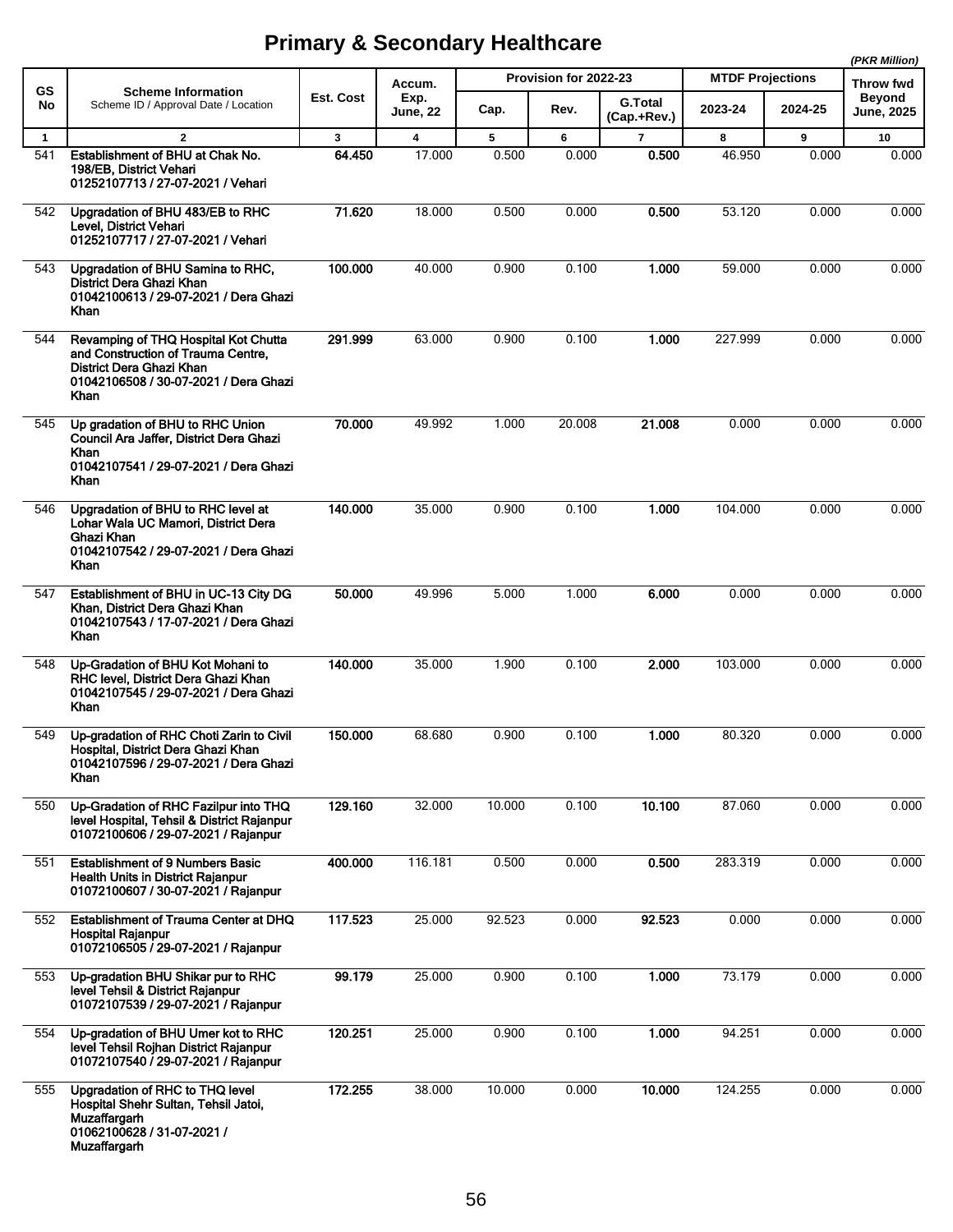|              |                                                                                                                                                                                                                                                                                                                 |                  |                         |        |                       |                               |                         |         | (PKR Million)              |
|--------------|-----------------------------------------------------------------------------------------------------------------------------------------------------------------------------------------------------------------------------------------------------------------------------------------------------------------|------------------|-------------------------|--------|-----------------------|-------------------------------|-------------------------|---------|----------------------------|
| <b>GS</b>    | <b>Scheme Information</b>                                                                                                                                                                                                                                                                                       | <b>Est. Cost</b> | Accum.<br>Exp.          |        | Provision for 2022-23 |                               | <b>MTDF Projections</b> |         | Throw fwd<br><b>Beyond</b> |
| No           | Scheme ID / Approval Date / Location                                                                                                                                                                                                                                                                            |                  | <b>June, 22</b>         | Cap.   | Rev.                  | <b>G.Total</b><br>(Cap.+Rev.) | 2023-24                 | 2024-25 | <b>June, 2025</b>          |
| $\mathbf{1}$ | $\overline{2}$                                                                                                                                                                                                                                                                                                  | $\mathbf{3}$     | $\overline{\mathbf{4}}$ | 5      | 6                     | $\overline{7}$                | 8                       | 9       | 10                         |
| 556          | Upgradation of BHU Mehmod Kot to<br>RHC Level, Muzaffargarh<br>01062107622 / 19-07-2021 /<br><b>Muzaffargarh</b>                                                                                                                                                                                                | 40.000           | 20.000                  | 20.000 | 0.000                 | 20.000                        | 0.000                   | 0.000   | 0.000                      |
| 557          | Upgradation of RHC KD Qureshi to THQ<br>Level, Muzaffargarh<br>01062107627 / 31-07-2021 /<br><b>Muzaffargarh</b>                                                                                                                                                                                                | 96.576           | 20.000                  | 76.576 | 0.000                 | 76.576                        | 0.000                   | 0.000   | 0.000                      |
| 558          | Upgradation of BHU Mondka to RHC<br>Level District Muzaffargarh<br>01062107637 / 29-07-2021 /<br><b>Muzaffargarh</b>                                                                                                                                                                                            | 71.252           | 15.000                  | 1.000  | 0.000                 | 1.000                         | 55.252                  | 0.000   | 0.000                      |
| 559          | Establishment of Dialysis Center in THQ<br>Alipur, Muzaffargarh<br>01062107640 / 31-07-2021 /<br><b>Muzaffargarh</b>                                                                                                                                                                                            | 80,000           | 20.000                  | 27.861 | 32.139                | 60.000                        | 0.000                   | 0.000   | 0.000                      |
| 560          | Construction of Trauma center in THQ<br>Hospital Alipur, Muzaffargarh<br>01062107643 / 31-07-2021 /<br>Muzaffargarh                                                                                                                                                                                             | 93.561           | 20.000                  | 1.000  | 0.000                 | 1.000                         | 72.561                  | 0.000   | 0.000                      |
| 561          | Upgradation of BHU Jhuggi Wala to<br>RHC Level, District Muzaffargarh<br>01062107650 / 29-07-2021 /<br><b>Muzaffargarh</b>                                                                                                                                                                                      | 68.611           | 15.000                  | 1.000  | 0.000                 | 1.000                         | 52.611                  | 0.000   | 0.000                      |
| 562          | Establishment of 50 Bedded Mother and<br>Child Hospital in Tehsil Kot Adu, District<br>Muzaffargarh<br>01062107655 / 03-12-2021 /<br><b>Muzaffargarh</b>                                                                                                                                                        | 952.786          | 130.000                 | 1.000  | 0.000                 | 1.000                         | 821.786                 | 0.000   | 0.000                      |
| 563          | Up-Gradation of BHU Wara Sehran,<br>Shahpur, 325/TDA to RHC Level,<br>Layyah<br>01052100620 / 31-07-2021 / Layyah                                                                                                                                                                                               | 104.127          | 23.000                  | 0.900  | 0.100                 | 1.000                         | 80.127                  | 0.000   | 0.000                      |
| 564          | Up-Gradation of Thal Hospital and<br><b>Construction of Dental Ward &amp; Medicine</b><br>Warehouse in DHQ Hospital Layyah<br>01052107599 / 31-07-2021 / Layyah                                                                                                                                                 | 63.000           | 26.000                  | 17.010 | 19.990                | 37.000                        | 0.000                   | 0.000   | 0.000                      |
| 565          | Establishment of Trauma center in THQ<br>Level Hospital Chowk azam, Layyah<br>01052107602 / 29-07-2021 / Layyah                                                                                                                                                                                                 | 120.619          | 10.000                  | 4.000  | 1.000                 | 5.000                         | 105.619                 | 0.000   | 0.000                      |
| 566          | Up-Gradation of BHU Bhagal Samipur to<br>RHC Level and Construction of<br>Dispensary at Moza Bait Zour & Jakhar<br>Kacha, Layyah<br>01052107604 / 29-07-2021 / Layyah                                                                                                                                           | 60.000           | 15.000                  | 0.500  | 0.000                 | 0.500                         | 44.500                  | 0.000   | 0.000                      |
| 567          | Provision of Children Ward at THQ<br>Karor, Establishment of Civil Dispensary<br>at Mosan Shah, Chak 87/TDA, Chak<br>498/TDA and Provision of Missing<br>Facilities at GRD 64/TDA, District<br>Layyah<br>01052107615 / 31-07-2021 / Layyah                                                                      | 77.000           | 35.000                  | 0.900  | 0.100                 | 1.000                         | 41.000                  | 0.000   | 0.000                      |
| 568          | <b>Construction of Gynae Complex and</b><br>Provision of CBC Analyzer Complete<br><b>Blood Count Analyzer in THQ Yazman</b><br>and Construction of waiting areas in<br>RHCs of UC No.<br>70,71,72,73,74,75,76,88,02,03,04 and<br>Yazman, District Bahawalpur<br>01022107685 / 29-07-2021 /<br><b>Bahawalpur</b> | 99.763           | 25.000                  | 4.000  | 1.000                 | 5.000                         | 69.763                  | 0.000   | 0.000                      |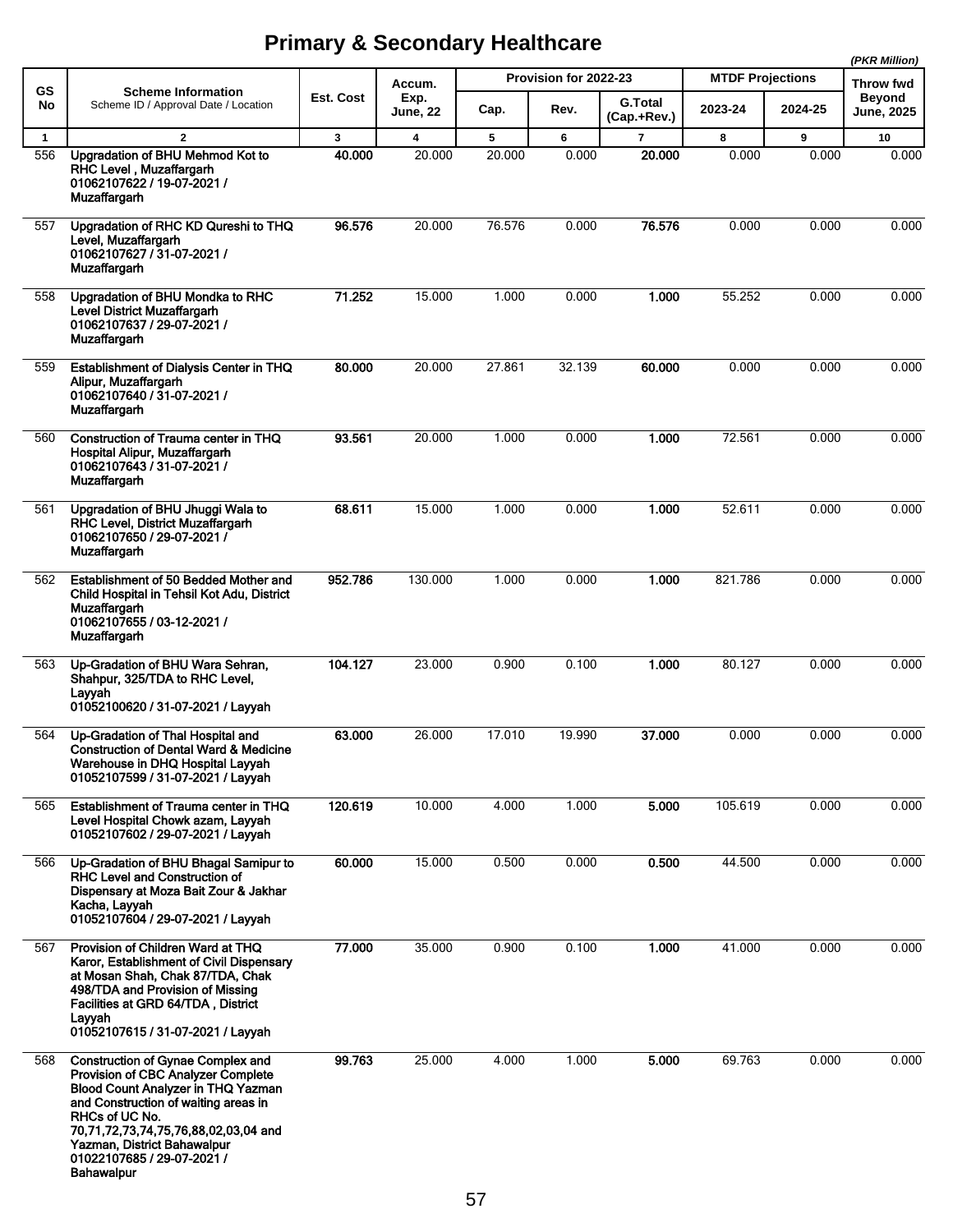|              |                                                                                                                                                                                                                                                                       |            |                         |         |                       |                               |                         |           | (PKR Million)               |
|--------------|-----------------------------------------------------------------------------------------------------------------------------------------------------------------------------------------------------------------------------------------------------------------------|------------|-------------------------|---------|-----------------------|-------------------------------|-------------------------|-----------|-----------------------------|
| GS           | <b>Scheme Information</b>                                                                                                                                                                                                                                             |            | Accum.                  |         | Provision for 2022-23 |                               | <b>MTDF Projections</b> |           | <b>Throw fwd</b>            |
| No           | Scheme ID / Approval Date / Location                                                                                                                                                                                                                                  | Est. Cost  | Exp.<br><b>June, 22</b> | Cap.    | Rev.                  | <b>G.Total</b><br>(Cap.+Rev.) | 2023-24                 | 2024-25   | <b>Beyond</b><br>June, 2025 |
| $\mathbf{1}$ | $\mathbf{2}$                                                                                                                                                                                                                                                          | 3          | $\overline{\mathbf{4}}$ | 5       | 6                     | 7                             | 8                       | 9         | 10                          |
| 569          | Up-Gradation of BHU Kotla Pathan to<br>RHC level Tehsil Khan Pur, District<br>Rahim Yar Khan<br>01032107660 / 27-07-2021 / Rahim Yar<br>Khan                                                                                                                          | 111.672    | 113.726                 | 1.000   | 10.000                | 11.000                        | 0.000                   | 0.000     | 0.000                       |
| 570          | Establishment of BHU Kotla Niazi,<br>District Rahim Yar Khan<br>01032107669 / 17-07-2021 / Rahim Yar<br>Khan                                                                                                                                                          | 30.000     | 30.000                  | 0.000   | 1.612                 | 1.612                         | 0.000                   | 0.000     | 0.000                       |
| 571          | Establishment of 125 bedded new DHQ<br><b>Hospital in District Chiniot</b><br>01082100596 / 14-09-2021 / Chiniot                                                                                                                                                      | 582.832    | 70.000                  | 1.000   | 0.000                 | 1.000                         | 511.832                 | 0.000     | 0.000                       |
| 572          | Up-Gradation of Dispensary to BHU<br>Thathi Bala Raja Tehsil Lalian District<br><b>Chiniot</b><br>01082107687 / 19-07-2021 / Chiniot                                                                                                                                  | 50.000     | 20.000                  | 0.500   | 0.000                 | 0.500                         | 29.500                  | 0.000     | 0.000                       |
|              | <b>Total: District Development Package</b>                                                                                                                                                                                                                            | 15,528.259 | 3,752.908               | 722.735 | 457.784               | 1,180.519                     | 10,635.841              | 0.000     | 0.000                       |
|              | <b>Preventive Health Care</b>                                                                                                                                                                                                                                         |            |                         |         |                       |                               |                         |           |                             |
| 573          | Enhanced HIV / AIDS Control<br>Programme Punjab (3 Years) (Phase-II)<br>01371600566 / 15-07-2016 / Punjab                                                                                                                                                             | 2,379.410  | 1.851.500               | 0.000   | 400.000               | 400.000                       | 127.910                 | 0.000     | 0.000                       |
| 574          | Prevention and Control of Non-<br><b>Communicable Diseases like Diabetes,</b><br>Hypertension, Cancer etc.<br>01371600641 / 15-07-2016 / Punjab                                                                                                                       | 1,494.711  | 736.446                 | 0.000   | 200.000               | 200.000                       | 558.265                 | 0.000     | 0.000                       |
| 575          | Integrated Reproductive Maternal New<br>Born & Child Health (IRMNCH) &<br><b>Nutrition Program (Phase-III)</b><br>01372002059 / 28-09-2020 / Punjab                                                                                                                   | 6,706.999  | 3,340.698               | 0.000   | 1,600.000             | 1,600.000                     | 1,766.301               | 0.000     | 0.000                       |
| 576          | <b>Strengthening of Provincial TB Control</b><br>Program<br>01372100601 / 29-07-2021 / Punjab                                                                                                                                                                         | 223.920    | 100.000                 | 0.000   | 100.000               | 100.000                       | 0.000                   | 0.000     | 0.000                       |
| 577          | <b>Chief Minister's Stunting Reduction</b><br>Programme for 11 Southern Districts of<br>Punjab<br>01381700464 / 28-11-2017 /<br>Bahawalnagar, Bahawalpur, Dera Ghazi<br>Khan, Khanewal, Layyah, Lodhran, Multan,<br>Muzaffargarh, Rahim Yar<br>Khan, Rajanpur, Vehari | 8,993.000  | 1.469.621               | 0.000   | 400.000               | 400.000                       | 3.000.000               | 4.123.379 | 0.000                       |
|              | <b>Total: Preventive Health Care</b>                                                                                                                                                                                                                                  | 19,798.040 | 7,498.265               | 0.000   | 2,700.000             | 2,700.000                     | 5,452.476               | 4,123.379 | 0.000                       |
|              | <b>Primary Health Care</b>                                                                                                                                                                                                                                            |            |                         |         |                       |                               |                         |           |                             |
| 578          | Upgradation of BHU Kauntrila (24/7),<br>Tehsil Gujar Khan, District Rawalpindi<br>into RHC Level Health Facility<br>01292154081 / 26-11-2021 / Rawalpindi                                                                                                             | 148.800    | 10.000                  | 20.000  | 0.100                 | 20.100                        | 118.700                 | 0.000     | 0.000                       |
| 579          | Improvement and Renovation of RHC<br>Farooga, Tehsil Sahiwal, District<br>Sargodha<br>01332107995 / 17-07-2021 / Sargodha                                                                                                                                             | 71.584     | 20.000                  | 0.500   | 0.000                 | 0.500                         | 51.084                  | 0.000     | 0.000                       |
| 580          | <b>Upgradation of RHC Wan Bhachran</b><br>from 20 Beds to 32 Beds, District<br>Mianwali<br>01322100038 / 26-07-2021 / Mianwali                                                                                                                                        | 54.447     | 20.000                  | 4.900   | 0.100                 | 5.000                         | 29.447                  | 0.000     | 0.000                       |
| 581          | Construction of BHU at Kacha Gujrat,<br>Tehsil Piplan, District Mianwali<br>01322100884 / 25-03-2021 / Mianwali                                                                                                                                                       | 54.285     | 56.660                  | 5.610   | 0.000                 | 5.610                         | 0.000                   | 0.000     | 0.000                       |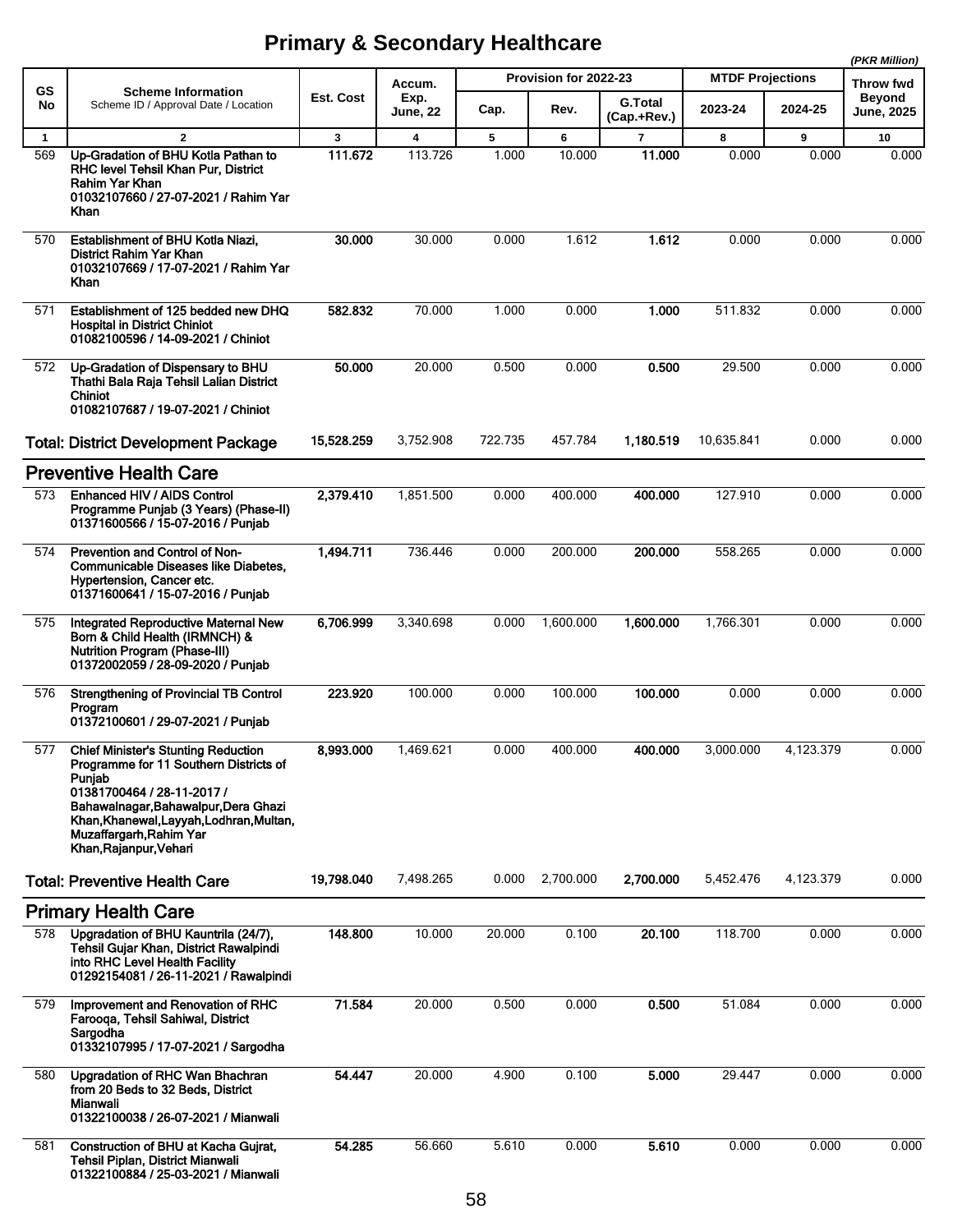|              |                                                                                                                                                                              |           |                         |        |                       |                               |                         |         | (PKR Million)               |
|--------------|------------------------------------------------------------------------------------------------------------------------------------------------------------------------------|-----------|-------------------------|--------|-----------------------|-------------------------------|-------------------------|---------|-----------------------------|
| <b>GS</b>    | <b>Scheme Information</b>                                                                                                                                                    |           | Accum.                  |        | Provision for 2022-23 |                               | <b>MTDF Projections</b> |         | Throw fwd                   |
| No           | Scheme ID / Approval Date / Location                                                                                                                                         | Est. Cost | Exp.<br><b>June, 22</b> | Cap.   | Rev.                  | <b>G.Total</b><br>(Cap.+Rev.) | 2023-24                 | 2024-25 | Beyond<br><b>June, 2025</b> |
| $\mathbf{1}$ | $\overline{2}$                                                                                                                                                               | 3         | 4                       | 5      | 6                     | 7                             | 8                       | 9       | 10                          |
| 582          | <b>Expansion of Gynae Services at DHQ</b><br>Hospital Bhakkar<br>01301900806 / 02-05-2019 / Bhakkar                                                                          | 158.301   | 107.913                 | 16.184 | 34.204                | 50.388                        | 0.000                   | 0.000   | 0.000                       |
| 583          | <b>Establishment of Rural Health Centre at</b><br>374/GB, District Faisalabad<br>01091501566 / 23-02-2016 / Faisalabad                                                       | 103.864   | 107.707                 | 0.000  | 13.634                | 13.634                        | 0.000                   | 0.000   | 0.000                       |
| 584          | Provision/ Construction of Civil<br>Dispensaries (CC-101, CC-107, CC-112,<br>CC-113, CC-106) in District Faisalabad<br>(SDGs)<br>01091700640 / 16-08-2017 / Faisalabad       | 35.000    | 42.609                  | 0.000  | 5.837                 | 5.837                         | 0.000                   | 0.000   | 0.000                       |
| 585          | Upgradation of BHU into RHC at Chak<br>No.400/GB, Tehsil Tandlianwala District<br>Faisalabad<br>01091703912 / 01-07-2017 / Faisalabad                                        | 87.575    | 92.659                  | 0.000  | 3.584                 | 3.584                         | 0.000                   | 0.000   | 0.000                       |
| 586          | Rehabilitation / Improvement of MCH<br>Center Chak No. 221 GB, Tehsil<br>Summandari, District Faisalabad<br>01091902510 / 23-09-2019 / Faisalabad                            | 16.542    | 15.827                  | 0.000  | 1.522                 | 1.522                         | 0.000                   | 0.000   | 0.000                       |
| 587          | <b>Rehabilitation / Improvement of Basic</b><br>Health Unit Chak No. 442 GB, Tehsil<br>Summandari, District Faisalabad<br>01091902511 / 23-09-2019 / Faisalabad              | 12.877    | 12.849                  | 0.000  | 1.522                 | 1.522                         | 0.000                   | 0.000   | 0.000                       |
| 588          | Establishment of 10 Bedded Mother &<br>Child Healtheare Centre at Chak<br>No.215/RB,District Faisalabad<br>01092155169 / 15-04-2022 / Faisalabad                             | 119.939   | 10.000                  | 25.000 | 0.100                 | 25.100                        | 84.839                  | 0.000   | 0.000                       |
| 589          | Upgradation of Zila Council Dispensary<br>Qadir Bakhash into BHU, Teshil<br>Kamalia, District Toba Tek Singh<br>01112102738 / 19-07-2021 / Toba Tek<br>Singh                 | 66.957    | 5.000                   | 0.500  | 0.000                 | 0.500                         | 61.457                  | 0.000   | 0.000                       |
| 590          | Upgradation of Zila Council Dispensary<br>Dholary into BHU, Teshil Kamalia,<br>District Toba Tek Singh<br>01112102770 / 19-07-2021 / Toba Tek<br>Singh                       | 64.927    | 5.000                   | 0.500  | 0.000                 | 0.500                         | 59.427                  | 0.000   | 0.000                       |
| 591          | Upgradation of RHC Kaleki Mandi<br><b>District Hafizabad</b><br>01141902778 / 08-10-2019 / Hafizabad                                                                         | 61.816    | 61.816                  | 5.881  | 9.119                 | 15.000                        | 0.000                   | 0.000   | 0.000                       |
| 592          | <b>Establishment of RHC Pervaiz Siddique</b><br>Shaheed Masoompur, Tehsil Sarai<br>Alamgir, District Guirat<br>01132100584 / 29-07-2021 / Gujrat                             | 245,000   | 40.000                  | 0.500  | 0.000                 | 0.500                         | 196.378                 | 0.000   | 0.000                       |
| 593          | Upgradation of GRD Maingri to RHC At<br>Town Maingri Tehsil Shakargarh District<br>Narowal<br>01161600579 / 21-12-2016 / Narowal                                             | 76.768    | 76.768                  | 11.510 | 10.000                | 21.510                        | 0.000                   | 0.000   | 0.000                       |
| 594          | Upgradation of Baddomalhi Hospital,<br><b>District Narowal</b><br>01162100874 / 30-03-2017 / Narowal                                                                         | 164.795   | 45.478                  | 10.000 | 0.000                 | 10.000                        | 109.317                 | 0.000   | 0.000                       |
| 595          | <b>Rehabilitation / Provision of Missing</b><br><b>Facilities at RHC Narang Mandi, Tehsil</b><br>Muridkey, District Sheikhupura<br>01211902530 / 06-09-2019 /<br>Sheikhupura | 75.000    | 62.089                  | 21.282 | 0.000                 | 21.282                        | 0.000                   | 0.000   | 0.000                       |
| 596          | Establishment of RHC in Chak No.36-<br>A/4-L, District Okara<br>01342100048 / 11-04-2017 / Okara                                                                             | 96.581    | 51.276                  | 10.000 | 0.100                 | 10.100                        | 35.305                  | 0.000   | 0.000                       |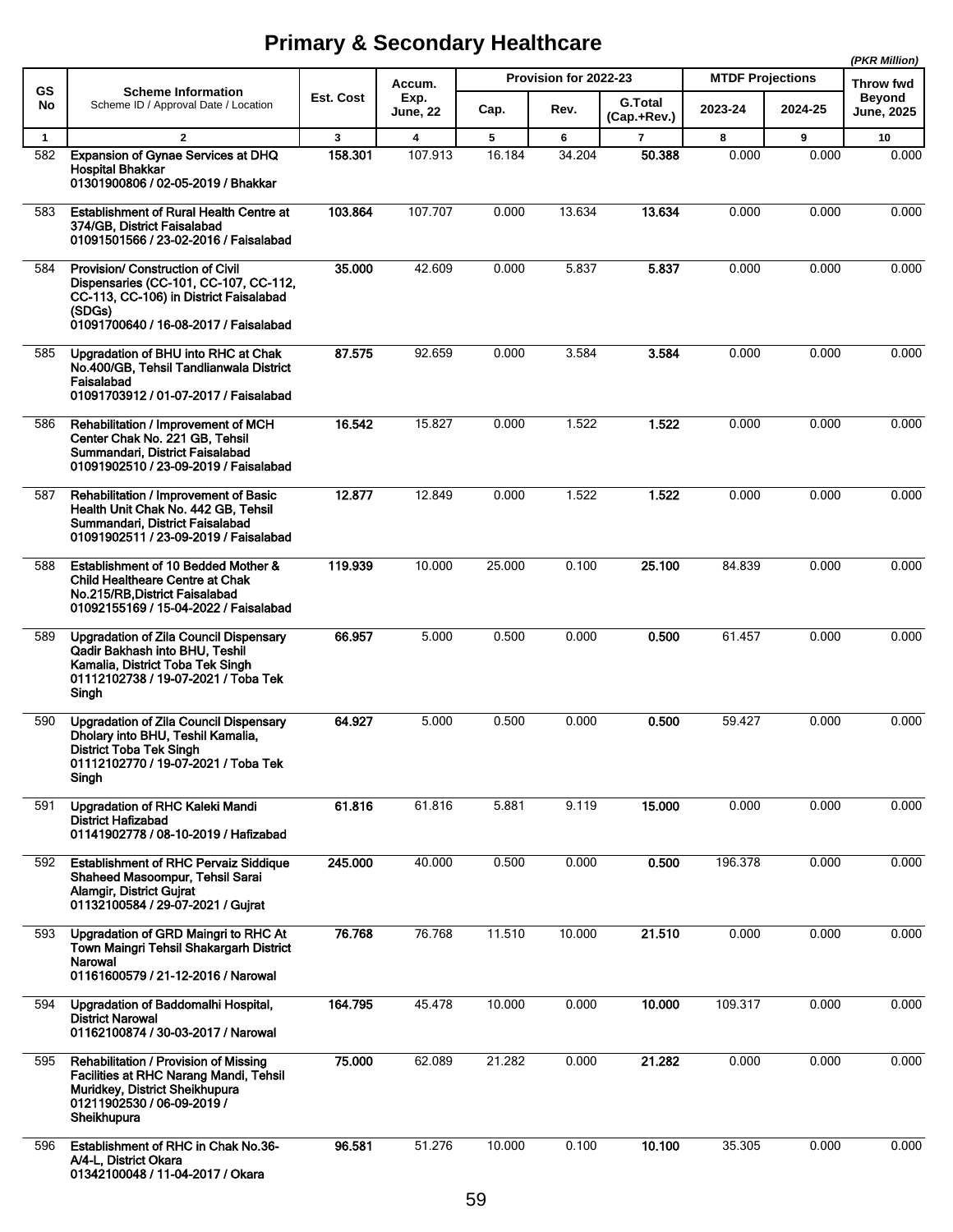|              |                                                                                                                                                                                                                                                      |           |                         |         |                       |                               |                         |         | (PKR Million)                      |
|--------------|------------------------------------------------------------------------------------------------------------------------------------------------------------------------------------------------------------------------------------------------------|-----------|-------------------------|---------|-----------------------|-------------------------------|-------------------------|---------|------------------------------------|
| <b>GS</b>    | <b>Scheme Information</b>                                                                                                                                                                                                                            |           | Accum.                  |         | Provision for 2022-23 |                               | <b>MTDF Projections</b> |         | Throw fwd                          |
| No           | Scheme ID / Approval Date / Location                                                                                                                                                                                                                 | Est. Cost | Exp.<br><b>June, 22</b> | Cap.    | Rev.                  | <b>G.Total</b><br>(Cap.+Rev.) | 2023-24                 | 2024-25 | <b>Beyond</b><br><b>June, 2025</b> |
| $\mathbf{1}$ | $\mathbf{2}$                                                                                                                                                                                                                                         | 3         | 4                       | 5       | 6                     | $\overline{7}$                | 8                       | 9       | 10                                 |
| 597          | <b>Establishment of Rural Health Center</b><br>Chowk Jamal Tehsil & District Khanewal<br>01221604430 / 31-03-2014 / Khanewal                                                                                                                         | 156.022   | 62.892                  | 10.000  | 0.100                 | 10.100                        | 83.030                  | 0.000   | 0.000                              |
| 598          | Upgradation of RHC Vehova as Model<br><b>RHC D.G Khan</b><br>01041900801 / 29-03-2019 / Dera Ghazi<br>Khan                                                                                                                                           | 206.217   | 211.040                 | 4.000   | 1.000                 | 5.000                         | 0.000                   | 0.000   | 0.000                              |
| 599          | Upgradation of BHU Fazla Katch into<br>RHC District Dera Ghazi Khan<br>01042001766 / 05-03-2020 / Dera Ghazi<br>Khan                                                                                                                                 | 166.677   | 166.674                 | 5.000   | 19.968                | 24.968                        | 0.000                   | 0.000   | 0.000                              |
| 600          | Upgradation of BHU Kharar Buzdar as<br>Rural Health Center (RHC) Level Health<br>Facility, District DG Khan<br>01042100603 / 29-07-2021 / Dera Ghazi<br>Khan                                                                                         | 136.285   | 45.000                  | 0.900   | 0.100                 | 1.000                         | 90.285                  | 0.000   | 0.000                              |
| 601          | Up-gradation of BHU Jhakhar Pacca to<br><b>RHC Level District Layyah</b><br>01052100609 / 29-07-2021 / Layyah                                                                                                                                        | 137.839   | 10.000                  | 0.500   | 0.000                 | 0.500                         | 127.339                 | 0.000   | 0.000                              |
| 602          | Government Rural Dispensary in Village<br>Gishkori Nashib, District Layya<br>01052108056 / 14-07-2021 / Layyah                                                                                                                                       | 22.200    | 15.000                  | 0.841   | 6.159                 | 7.000                         | 0.000                   | 0.000   | 0.000                              |
| 603          | Up-gradation of BHU Head Farid to RHC<br>Level, District R.Y.Khan<br>01022108043 / 27-07-2021 / Rahim Yar<br>Khan                                                                                                                                    | 98.737    | 15.000                  | 0.500   | 0.000                 | 0.500                         | 83.237                  | 0.000   | 0.000                              |
| 604          | Up-gradation of RHC Kot Samaba as<br>model RHC, Tehsil & District Rahim Yar<br>Khan<br>01032108066 / 17-07-2021 / Rahim Yar<br>Khan                                                                                                                  | 50.000    | 50.675                  | 0.000   | 6.000                 | 6.000                         | 0.000                   | 0.000   | 0.000                              |
| 605          | Provision of Mobile Health Diagnostic<br><b>Facilities at BHUs Small Health Unit-</b><br><b>Locally Procured</b><br>01371600592 / 15-07-2016 / Punjab                                                                                                | 200.000   | 399.976                 | 0.000   | 25.001                | 25.001                        | 0.000                   | 0.000   | 0.000                              |
| 606          | Strengthening of BHUs (Phase-I)<br>01371900794 / 02-02-2020 / Punjab                                                                                                                                                                                 | 396.075   | 392.318                 | 0.100   | 11.900                | 12.000                        | 0.000                   | 0.000   | 0.000                              |
| 607          | Strengthening of Basic Health Units of<br>Punjab (Phase-II)<br>01372100630 / 29-07-2021 / Punjab                                                                                                                                                     | 5,500.000 | 860.000                 | 100.000 | 0.000                 | 100.000                       | 4,445.279               | 0.000   | 0.000                              |
| 608          | <b>Provision of Ultra Sonography Machines</b><br>at 24/7 BHUs in South Punjab<br>01372002065 / 18-12-2020 /<br>Bahawalnagar, Bahawalpur, Dera Ghazi<br>Khan, Khanewal, Layyah, Lodhran, Multan,<br>Muzaffargarh, Rahim Yar<br>Khan, Rajanpur, Vehari | 390.870   | 390.158                 | 0.000   | 10.000                | 10.000                        | 0.000                   | 0.000   | 0.000                              |
|              | <b>Total: Primary Health Care</b>                                                                                                                                                                                                                    | 9,175.980 | 3,462.384               | 254.208 | 160.050               | 414.258                       | 5,575.124               | 0.000   | 0.000                              |
|              | <b>Research &amp; Development</b>                                                                                                                                                                                                                    |           |                         |         |                       |                               |                         |         |                                    |
| 609          | <b>Remodeling of Existing Bio Medical</b><br><b>Workshops in Lahore</b><br>01191600627 / 15-07-2016 / Lahore                                                                                                                                         | 239.554   | 135.335                 | 0.758   | 50.000                | 50.758                        | 50.462                  | 0.000   | 0.000                              |
| 610          | Institutional Strengthening of Primary<br>and Secondary Healthcare Department<br>01371600631 / 30-06-2016 / Punjab                                                                                                                                   | 278.688   | 73.057                  | 166.858 | 38.773                | 205.631                       | 0.000                   | 0.000   | 0.000                              |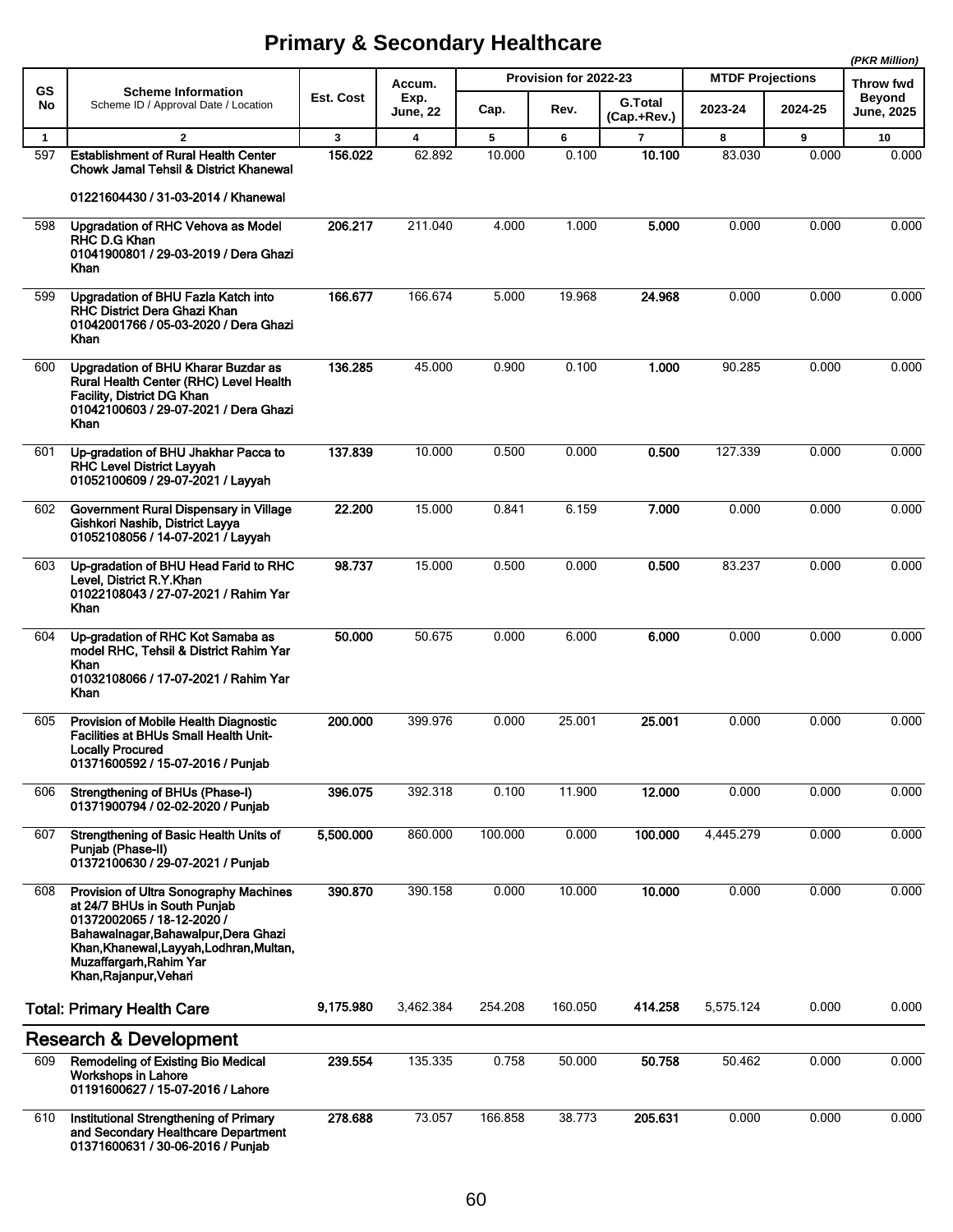|              |                                                                                                                                                               |              |                         |         |                       |                               |                         |         | (PKR Million)               |
|--------------|---------------------------------------------------------------------------------------------------------------------------------------------------------------|--------------|-------------------------|---------|-----------------------|-------------------------------|-------------------------|---------|-----------------------------|
| <b>GS</b>    | <b>Scheme Information</b>                                                                                                                                     |              | Accum.                  |         | Provision for 2022-23 |                               | <b>MTDF Projections</b> |         | Throw fwd                   |
| No           | Scheme ID / Approval Date / Location                                                                                                                          | Est. Cost    | Exp.<br><b>June, 22</b> | Cap.    | Rev.                  | <b>G.Total</b><br>(Cap.+Rev.) | 2023-24                 | 2024-25 | Beyond<br><b>June, 2025</b> |
| $\mathbf{1}$ | $\mathbf{2}$                                                                                                                                                  | $\mathbf{3}$ | 4                       | 5       | 6                     | 7                             | 8                       | 9       | 10                          |
| 611          | <b>Establishment of Bio Medical Equipment</b><br>Resource Center (BERC) for Primary &<br>Secondary Healthcare Department<br>01371604436 / 15-02-2019 / Punjab | 54.271       | 30.659                  | 0.000   | 13.342                | 13.342                        | 10.270                  | 0.000   | 0.000                       |
| 612          | <b>Establishment of Centralized</b><br>Management Unit for Implementation of<br><b>Universal Health Coverage</b><br>01192101146 / 29-07-2021 / Punjab         | 182.397      | 0.000                   | 0.000   | 60.000                | 60.000                        | 122.397                 | 0.000   | 0.000                       |
| 613          | <b>Establishment of Punjab Health &amp;</b><br><b>Wellness Radio Station</b><br>01372102706 / 29-07-2021 / Punjab                                             | 258.512      | 70.000                  | 0.000   | 100.000               | 100.000                       | 88.512                  | 0.000   | 0.000                       |
| 614          | <b>Strengthening of Public Health</b><br>Laboratories in Punjab<br>01372102708 / 29-07-2021 / Punjab                                                          | 392.030      | 0.000                   | 0.000   | 100.000               | 100.000                       | 292.030                 | 0.000   | 0.000                       |
| 615          | Remodeling of Existing Bio Medical<br>Workshops in Multan and Sargodha<br>01371600635 / 15-07-2016 /<br>Multan, Sargodha                                      | 343.363      | 233.418                 | 0.000   | 50.000                | 50.000                        | 51.650                  | 0.000   | 0.000                       |
|              | <b>Total: Research &amp; Development</b>                                                                                                                      | 1,748.815    | 542.469                 | 167.616 | 412.115               | 579.731                       | 615.321                 | 0.000   | 0.000                       |
|              | <b>Secondary Health Care</b>                                                                                                                                  |              |                         |         |                       |                               |                         |         |                             |
| 616          | Establishment of THQ Hospital in<br>Potohar Town District Rawalpindi.<br>01291600594 / 12-02-2019 / Rawalpindi                                                | 656.028      | 471.276                 | 2.093   | 50.000                | 52.093                        | 132.659                 | 0.000   | 0.000                       |
| 617          | Establishment of 60 Bedded Hospital at<br>Jaurrian Chakri Road Rawalpindi<br>01291902755 / 17-03-2020 / Rawalpindi                                            | 499.741      | 330.000                 | 22.449  | 39.883                | 62.332                        | 107.409                 | 0.000   | 0.000                       |
| 618          | Betterment & Improvement of<br><b>Emergency Services in THQ Hospital</b><br>Kahuta, District Rawalpindi<br>01292108055 / 24-07-2021 / Rawalpindi              | 117.640      | 20.000                  | 5.000   | 0.100                 | 5.100                         | 92.540                  | 0.000   | 0.000                       |
| 619          | Establishment Of 200 Bedded Mother &<br><b>Child Hospital in District Attock</b><br>01262054198 / 11-01-2021 / Attock                                         | 5,320.010    | 2,660.013               | 0.000   | 50.000                | 50.000                        | 2,609.997               | 0.000   | 0.000                       |
| 620          | Upgradation of Isfandyar Bukhari<br><b>Hospital, District Attock</b><br>01262100583 / 29-07-2021 / Attock                                                     | 371.514      | 47.469                  | 29.900  | 0.100                 | 30.000                        | 294.045                 | 0.000   | 0.000                       |
| 621          | Provision of Missing Facilities at THQ<br>Hospital Naushera, District Khushab<br>01312054319 / 01-04-2021 / Khushab                                           | 312.958      | 0.050                   | 10.000  | 0.100                 | 10.100                        | 175.079                 | 0.000   | 0.000                       |
| 622          | Establishment of 200 Bedded Mother &<br>Child Hospital and Nursing College in<br>District Mianwali<br>01321800359 / 17-06-2019 / Mianwali                     | 6,282.433    | 6,085.000               | 0.000   | 197.433               | 197.433                       | 0.000                   | 0.000   | 0.000                       |
| 623          | Upgradation of DHQ Hospital Mianwali<br>01322000566 / 23-09-2021 / Mianwali                                                                                   | 2,243.671    | 110.000                 | 10.000  | 0.000                 | 10.000                        | 2,123.671               | 0.000   | 0.000                       |
| 624          | Upgradation and Rehabilitation of THQ<br>Hospital Isa Khel, District Mianwali<br>01322100040 / 26-07-2021 / Mianwali                                          | 75.995       | 20.000                  | 44.995  | 11.000                | 55.995                        | 0.000                   | 0.000   | 0.000                       |
| 625          | Up-gradation of Govt. General Hospital<br>(From 50 Bedded to 250 Bedded)<br>Samanabad District Faisalabad<br>01091300054 / 25-02-2014 / Faisalabad            | 886.710      | 886.929                 | 25.000  | 24.310                | 49.310                        | 0.000                   | 0.000   | 0.000                       |
| 626          | Upgradation of THQ Hospital,<br>Tandlianwala District Faisalabad.<br>01091400208 / 05-11-2014 / Faisalabad                                                    | 140.982      | 97.304                  | 5.000   | 44.800                | 49.800                        | 0.000                   | 0.000   | 0.000                       |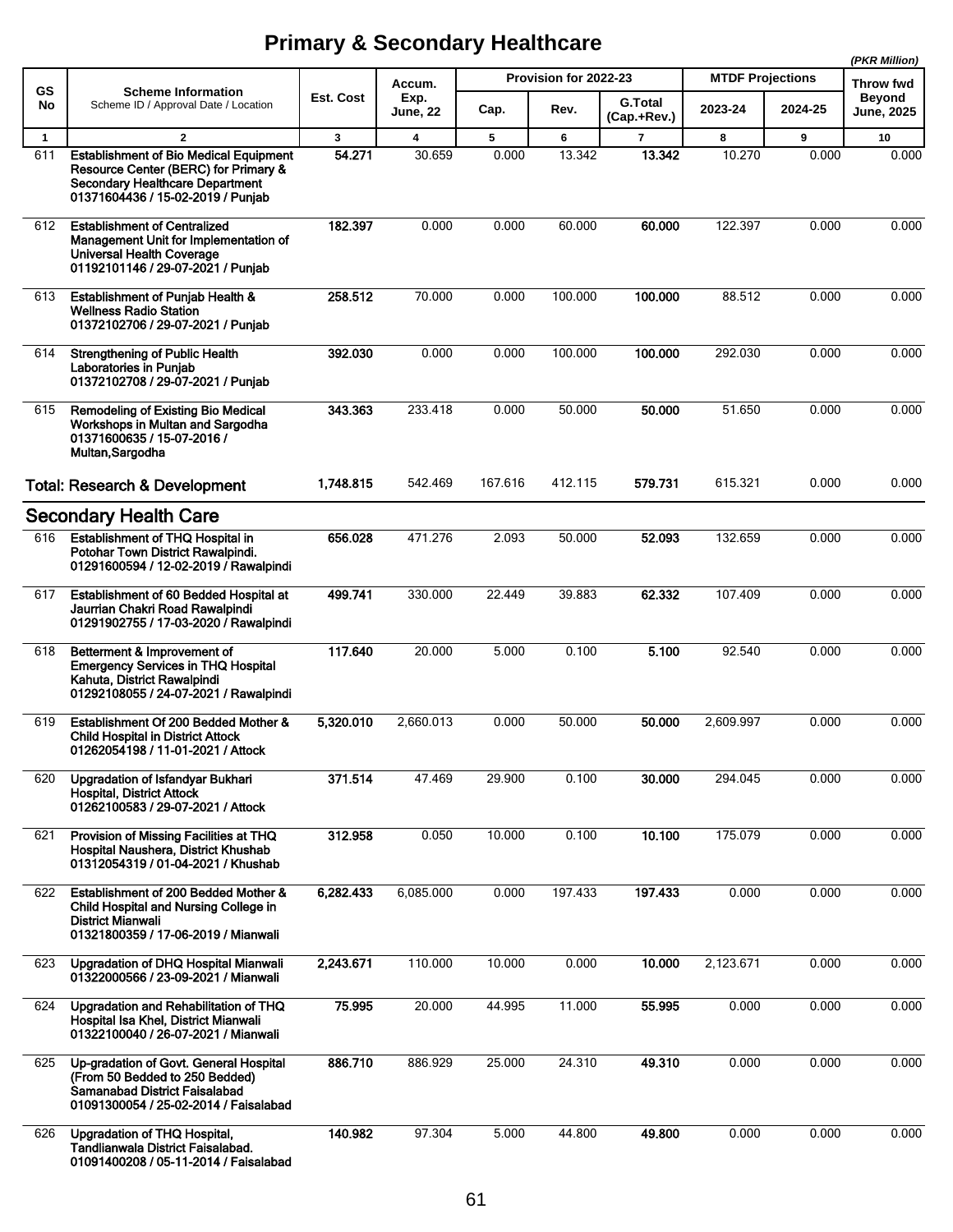|              |                                                                                                                                                                   |                  |                         |         |                       |                               |                         |           | (PKR Million)                      |
|--------------|-------------------------------------------------------------------------------------------------------------------------------------------------------------------|------------------|-------------------------|---------|-----------------------|-------------------------------|-------------------------|-----------|------------------------------------|
| GS           | <b>Scheme Information</b>                                                                                                                                         |                  | Accum.                  |         | Provision for 2022-23 |                               | <b>MTDF Projections</b> |           | Throw fwd                          |
| No           | Scheme ID / Approval Date / Location                                                                                                                              | <b>Est. Cost</b> | Exp.<br><b>June, 22</b> | Cap.    | Rev.                  | <b>G.Total</b><br>(Cap.+Rev.) | 2023-24                 | 2024-25   | <b>Beyond</b><br><b>June, 2025</b> |
| $\mathbf{1}$ | $\overline{2}$                                                                                                                                                    | 3                | $\overline{\mathbf{4}}$ | 5       | 6                     | $\overline{7}$                | 8                       | 9         | 10                                 |
| 627          | <b>Establishment of Govt. General Hospital</b><br>at Chak No.224/RB, Faisalabad.<br>01091400631 / 03-06-2015 / Faisalabad                                         | 2,044.398        | 1,296.361               | 92.061  | 100.000               | 192.061                       | 555.976                 | 0.000     | 0.000                              |
| 628          | Up-gradation of THQ Hospital,<br>Sammundari from 60 to 120 Bedded<br><b>Hospital, District Faisalabad</b><br>01091501032 / 07-09-2015 / Faisalabad                | 197.603          | 214.236                 | 0.000   | 22.695                | 22.695                        | 0.000                   | 0.000     | 0.000                              |
| 629          | <b>Upgradation of THQ Hospital Chak</b><br>Jhumra (60 Bedded to 120 Bedded)<br><b>District Faisalabad.</b><br>01091501410 / 03-12-2015 / Faisalabad               | 266.878          | 266.856                 | 19.000  | 1.000                 | 20.000                        | 0.000                   | 0.000     | 0.000                              |
| 630          | Up-gradation of RHC Chak No. 153/RB<br>Tehsil Chak Jhumra Dist, Faisalabad<br>01091600600 / 24-02-2017 / Faisalabad                                               | 28.799           | 31.214                  | 0.000   | 1.000                 | 1.000                         | 0.000                   | 0.000     | 0.000                              |
| 631          | Up-gradation of RHC into 60 Bedded<br>Hospital, Khurrianwala District<br>Faisalabad.<br>01091804787 / 20-11-2018 / Faisalabad                                     | 204.906          | 208.886                 | 0.000   | 10.000                | 10.000                        | 36.885                  | 0.000     | 0.000                              |
| 632          | Up-gradation of RHC Dijkot to THQ<br>Level Hospital and Establishment of<br>Trauma Center District Faisalabad<br>01091902509 / 13-05-2020 / Faisalabad            | 327.941          | 151.539                 | 10.000  | 0.100                 | 10.100                        | 166.302                 | 0.000     | 0.000                              |
| 633          | Upgradation of THQ Hospital Jaranwala<br>District Faisalabad (60 to 100 Bedded)<br>01092100615 / 01-06-2021 / Faisalabad                                          | 287.818          | 0.006                   | 0.900   | 0.100                 | 1.000                         | 142.903                 | 0.000     | 0.000                              |
| 634          | Establishment of trauma center<br>Samundari<br>01092108169 / 19-07-2021 / Faisalabad                                                                              | 100.000          | 20.000                  | 10.000  | 0.100                 | 10.100                        | 69.900                  | 0.000     | 0.000                              |
| 635          | <b>Completion of Ghulam Nabi Block at</b><br>DHQ Hospital, Jhang<br>01101900813 / 20-02-2020 / Jhang                                                              | 378.956          | 150.000                 | 114.092 | 36.000                | 150.092                       | 78.864                  | 0.000     | 0.000                              |
| 636          | Upgradation of DHQ Hospital District<br>Hafizabad<br>01142054331 / 01-04-2021 / Hafizabad                                                                         | 9,795.184        | 4,141.670               | 50.000  | 0.419                 | 50.419                        | 2,052.586               | 3,550.509 | 0.000                              |
| 637          | <b>Construction of 10 Bedded Emergency</b><br>Ward at THQ Level Hospital Lalamusa,<br><b>Tehsil Kharian, District Guirat</b><br>01132100861 / 25-03-2021 / Gujrat | 87.542           | 23.651                  | 28.108  | 0.000                 | 28.108                        | 0.000                   | 0.000     | 0.000                              |
| 638          | Upgradation of THQ Hospital Kharian,<br>District Gujrat (From 70 to 100 Bedded)<br>01132100862 / 25-03-2021 / Gujrat                                              | 242.109          | 0.303                   | 10.000  | 0.100                 | 10.100                        | 133.034                 | 0.000     | 0.000                              |
| 639          | <b>Establishment of DHQ Hospital Mandi</b><br>Baha ud Din<br>01151200005 / 29-09-2012 / Mandi<br>Bahauddin                                                        | 1,226.543        | 1,226.543               | 10.000  | 0.000                 | 10.000                        | 0.000                   | 0.000     | 0.000                              |
| 640          | <b>Establishment of Civil Hospital at village</b><br>Kuba Chak, Tehsil & District Sialkot<br>01172105454 / 29-07-2021 / Sialkot                                   | 167.727          | 6.000                   | 0.500   | 0.000                 | 0.500                         | 161.227                 | 0.000     | 0.000                              |
| 641          | Construction of Residences at THQ<br>Hospital KRK, Tehsil KRK, District,<br>Kasur.<br>01181600614 / 14-02-2018 / Kasur                                            | 111.920          | 97.856                  | 12.000  | 0.000                 | 12.000                        | 0.000                   | 0.000     | 0.000                              |
| 642          | <b>Construction of 20 Bedded Trauma</b><br>Center and Revamping of THQ Hospital,<br>Pattoki, District Kasur<br>01182100859 / 25-03-2021 / Kasur                   | 348.169          | 0.025                   | 9.900   | 0.100                 | 10.000                        | 192.040                 | 0.000     | 0.000                              |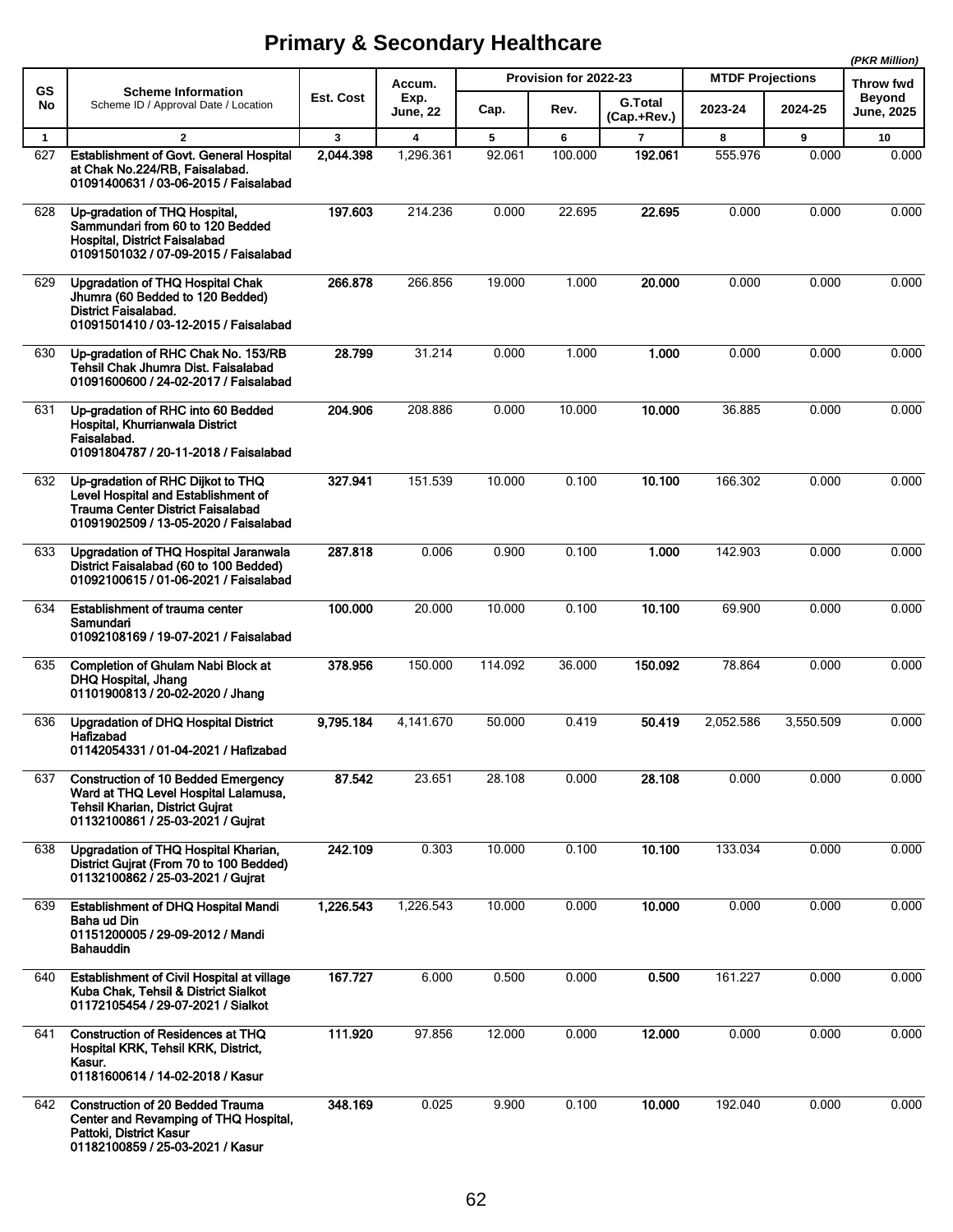|              |                                                                                                                                                                                   |                  |                            |                       |        |                               |                         |         | (PKR Million)               |
|--------------|-----------------------------------------------------------------------------------------------------------------------------------------------------------------------------------|------------------|----------------------------|-----------------------|--------|-------------------------------|-------------------------|---------|-----------------------------|
| <b>GS</b>    | <b>Scheme Information</b><br>Scheme ID / Approval Date / Location                                                                                                                 | <b>Est. Cost</b> | Accum.<br>Exp.<br>June, 22 | Provision for 2022-23 |        |                               | <b>MTDF Projections</b> |         | Throw fwd                   |
| No           |                                                                                                                                                                                   |                  |                            | Cap.                  | Rev.   | <b>G.Total</b><br>(Cap.+Rev.) | 2023-24                 | 2024-25 | Beyond<br><b>June, 2025</b> |
| $\mathbf{1}$ | $\overline{2}$                                                                                                                                                                    | 3                | 4                          | 5                     | 6      | $\overline{7}$                | 8                       | 9       | 10                          |
| 643          | <b>Construction of 20 Bedded Surgery</b><br>Ward at THQ Hospital, Chunian, District<br>Kasur<br>01182100860 / 25-03-2021 / Kasur                                                  | 179.010          | 0.000                      | 4.900                 | 0.100  | 5.000                         | 107.568                 | 0.000   | 0.000                       |
| 644          | Upgradation of THQ Hospital Taunsa,<br>D.G Khan (from 100 to 190 bedded<br>hospital)<br>01041900803 / 19-03-2019 / Dera Ghazi<br>Khan                                             | 1,201.329        | 1.208.399                  | 9.000                 | 1.000  | 10.000                        | 0.000                   | 0.000   | 0.000                       |
| 645          | Upgradation of RHC Barthi into 60<br>Bedded THQ Level Hospital Tribal area<br>D.G Khan<br>01041804614 / 15-02-2019 / Dera Ghazi<br>Khan                                           | 376.015          | 388.159                    | 5.000                 | 2.500  | 7.500                         | 0.000                   | 0.000   | 0.000                       |
| 646          | Establishment of 200 Bedded Mother &<br>Child Hospital in District Rajanpur<br>01071804989 / 11-01-2021 / Rajanpur                                                                | 8.044.830        | 3,666.038                  | 0.000                 | 1.000  | 1.000                         | 4,377.792               | 0.000   | 0.000                       |
| 647          | Establishment of 200 Bedded Mother &<br>Child Hospital in District Layyah<br>01051800358 / 28-09-2020 / Layyah                                                                    | 5,944 228        | 2,869.953                  | 0.000                 | 50.000 | 50.000                        | 3,024.275               | 0.000   | 0.000                       |
| 648          | Up-gradation of 20-Bedded RHC Uch<br>Sharif into 60-Bedded THQ Level<br>Hospital, Tehsil Ahmadpur East, District<br>Bahawalpur<br>01022054120 / 01-04-2021 /<br><b>Bahawalpur</b> | 535.300          | 0.000                      | 19.000                | 1.000  | 20.000                        | 247.650                 | 0.000   | 0.000                       |
| 649          | Establishment of 200 Bedded Mother &<br>Child Hospital in District Bahawalnagar<br>01012000002 / 11-03-2021 /<br>Bahawalnagar                                                     | 6,385.330        | 2,805.235                  | 0.000                 | 5.000  | 5.000                         | 3,575.095               | 0.000   | 0.000                       |
| 650          | <b>Upgradation of THQ Hospital</b><br>Minchanabad District Bahawalnagar<br>(From 40 to 100 Bedded)<br>01012100863 / 25-03-2021 /<br>Bahawalnagar                                  | 435.530          | 6.372                      | 4.900                 | 0.100  | 5.000                         | 234.860                 | 0.000   | 0.000                       |
| 651          | Upgradation of RHC Mianwali Qureshian<br>to 60 Bedded THQ Level Hospital,<br><b>District Rahim Yar Khan</b><br>01031902777 / 05-03-2020 / Rahim Yar<br>Khan                       | 418.739          | 364.005                    | 24.629                | 30.105 | 54.734                        | 0.000                   | 0.000   | 0.000                       |
| 652          | Provision of Missing Facilities at THQ<br>Hospital Liaquatpur, District Rahim Yar<br>Khan<br>01032100456 / 29-07-2021 / Rahim Yar<br>Khan                                         | 199.914          | 10.000                     | 0.100                 | 19.900 | 20.000                        | 169.914                 | 0.000   | 0.000                       |
| 653          | Provision of Missing Facilities at THQ<br>Hospital Khanpur, District Rahim Yar<br>Khan<br>01032100592 / 29-07-2021 / Rahim Yar<br>Khan                                            | 139.470          | 10.000                     | 1.000                 | 30.000 | 31.000                        | 98.470                  | 0.000   | 0.000                       |
| 654          | Provision of Missing Facilities at THQ<br>Hospital Sadiqabad, District Rahim Yar<br>Khan<br>01032100593 / 29-07-2021 / Rahim Yar<br>Khan                                          | 100.000          | 100.000                    | 0.000                 | 15.000 | 15.000                        | 0.000                   | 0.000   | 0.000                       |
| 655          | <b>Establishment of Radiology Department</b><br>at THQ Hospital Khanpur, District Rahim<br>yar Khan<br>01032107936 / 29-07-2021 / Rahim Yar<br>Khan                               | 95.686           | 95.686                     | 1.000                 | 12.000 | 13.000                        | 0.000                   | 0.000   | 0.000                       |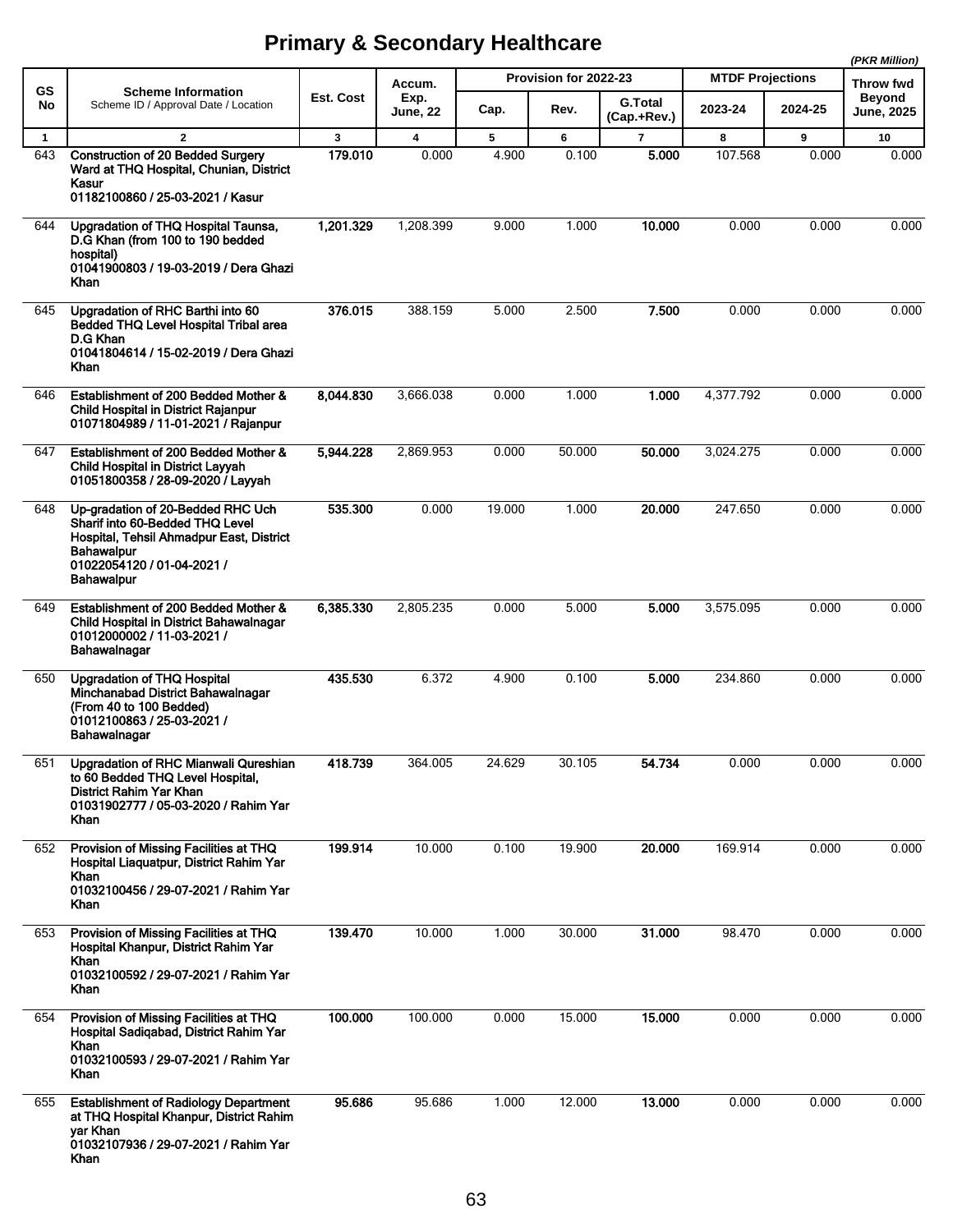|              |                                                                                                                                                           |              |                                   |           |                       |                               |                         |            | (PKR Million)                      |
|--------------|-----------------------------------------------------------------------------------------------------------------------------------------------------------|--------------|-----------------------------------|-----------|-----------------------|-------------------------------|-------------------------|------------|------------------------------------|
| GS           | <b>Scheme Information</b><br>Scheme ID / Approval Date / Location                                                                                         | Est. Cost    | Accum.<br>Exp.<br><b>June, 22</b> |           | Provision for 2022-23 |                               | <b>MTDF Projections</b> |            | Throw fwd                          |
| No           |                                                                                                                                                           |              |                                   | Cap.      | Rev.                  | <b>G.Total</b><br>(Cap.+Rev.) | 2023-24                 | 2024-25    | <b>Beyond</b><br><b>June, 2025</b> |
| $\mathbf{1}$ | $\overline{2}$                                                                                                                                            | $\mathbf{3}$ | 4                                 | 5         | 6                     | $\overline{7}$                | 8                       | 9          | 10                                 |
| 656          | <b>Establishment of Cardiac Ward at RHC</b><br>Khan Bela, Tehsil Liaquatpur, District<br>Rahim Yar Khan<br>01032107937 / 17-07-2021 / Rahim Yar<br>Khan   | 43.659       | 5.000                             | 1.000     | 0.000                 | 1.000                         | 37.659                  | 0.000      | 0.000                              |
| 657          | <b>Establishment of THQ Hospital Bhowana</b><br><b>District Chiniot</b><br>01081100024 / 16-05-2012 / Chiniot                                             | 397.804      | 125.000                           | 10.000    | 0.100                 | 10.100                        | 262.704                 | 0.000      | 0.000                              |
| 658          | Programme for Revamping of all THQ<br><b>Hospitals in Punjab</b><br>01371700456 / 12-02-2019 / Punjab                                                     | 22,060.239   | 6,446.220                         | 1,300.000 | 500.000               | 1,800.000                     | 7,826.305               | 5,987.715  | 0.000                              |
| 659          | <b>Upgradation of Existing Trauma Centers</b><br>and Establishment of New Trauma<br><b>Centers across the Punjab</b><br>01372100633 / 30-07-2021 / Punjab | 5,000.000    | 1,002.774                         | 0.000     | 100.000               | 100.000                       | 3,045.597               | 0.000      | 0.000                              |
| 660          | Balance Work of Revamping of all DHQ /<br>15 THQ Hospitals in Punjab<br>01372101939 / 30-07-2021 / Punjab                                                 | 4,940.000    | 1,283.000                         | 900.000   | 400.000               | 1,300.000                     | 1,632.151               | 0.000      | 0.000                              |
| 661          | <b>Establishment of a Health Facility in</b><br>Rakni District Barkhan Balochistan<br>01372154482 / 01-02-2022 / Punjab                                   | 589.021      | 240.000                           | 0.000     | 10.000                | 10.000                        | 339.021                 | 0.000      | 0.000                              |
|              | <b>Total: Secondary Health Care</b>                                                                                                                       | 89,810.279   | 39,189.028                        | 2,801.527 | 1,767.145             | 4,568.672                     | 34, 104. 178            | 9,538.224  | 0.000                              |
|              | <b>Special Initiatives</b>                                                                                                                                |              |                                   |           |                       |                               |                         |            |                                    |
| 662          | <b>Prime Minister Health Initiative</b><br>01371900805 / 21-11-2019 / Punjab                                                                              | 2,524.446    | 1,297.517                         | 0.000     | 650.000               | 650.000                       | 576.929                 | 0.000      | 0.000                              |
|              | <b>Total: Special Initiatives</b>                                                                                                                         | 2,524.446    | 1,297.517                         | 0.000     | 650.000               | 650.000                       | 576.929                 | 0.000      | 0.000                              |
|              | <b>Total: ON-GOING SCHEMES</b>                                                                                                                            | 138,585.819  | 55,742.571                        | 3,946.086 | 6,147.094             | 10,093.180                    | 56.959.869              | 13,661.603 | 0.000                              |
|              | <b>NEW SCHEMES</b>                                                                                                                                        |              |                                   |           |                       |                               |                         |            |                                    |
|              | <b>Preventive Health Care</b>                                                                                                                             |              |                                   |           |                       |                               |                         |            |                                    |
|              | 663 Integrated Program for Communicable<br>Disease Control, Punjab<br>01372001521 / Un-Approved / Punjab                                                  | 1,000.000    | 0.000                             | 0.000     | 200.000               | 200.000                       | 800.000                 | 0.000      | 0.000                              |
| 664          | Infection Control Program Phase (II)<br>01372200879 / Un-Approved / Punjab                                                                                | 1,000.000    | 0.000                             | 0.000     | 200.000               | 200.000                       | 800.000                 | 0.000      | 0.000                              |
| 665          | National Health Support Project (NHSP)<br>01372202153 / Un-Approved / Punjab                                                                              | 3,870.000    | 0.000                             | 0.000     | 10.000                | 10.000                        | 3,860.000               | 0.000      | 0.000                              |
| 666          | <b>Strengthening of Family Planning</b><br>Services in Primary & Secondary Health<br><b>Facilities</b><br>01372202154 / Un-Approved / Punjab              | 4,000.000    | 0.000                             | 0.000     | 10.000                | 10.000                        | 3,990.000               | 0.000      | 0.000                              |
| 667          | <b>Strengthening of Preventive Programs</b><br>01372202162 / Un-Approved / Punjab                                                                         | 1,000.000    | 0.000                             | 0.000     | 400.000               | 400.000                       | 600.000                 | 0.000      | 0.000                              |
|              | <b>Total: Preventive Health Care</b>                                                                                                                      | 10,870.000   | 0.000                             | 0.000     | 820.000               | 820.000                       | 10,050.000              | 0.000      | 0.000                              |
|              | <b>Primary Health Care</b>                                                                                                                                |              |                                   |           |                       |                               |                         |            |                                    |
| 668          | Strengthening of Urban Dispensaries /<br><b>Filter Clinics</b><br>01372202161 / Un-Approved / Punjab                                                      | 400.000      | 0.000                             | 100.000   | 150.000               | 250.000                       | 150.000                 | 0.000      | 0.000                              |
| 669          | Replacement of Beds and Other<br><b>Equipment at BHUs of Punjab</b><br>01372202278 / Un-Approved / Punjab                                                 | 400.000      | 0.000                             | 0.000     | 400.000               | 400.000                       | 0.000                   | 0.000      | 0.000                              |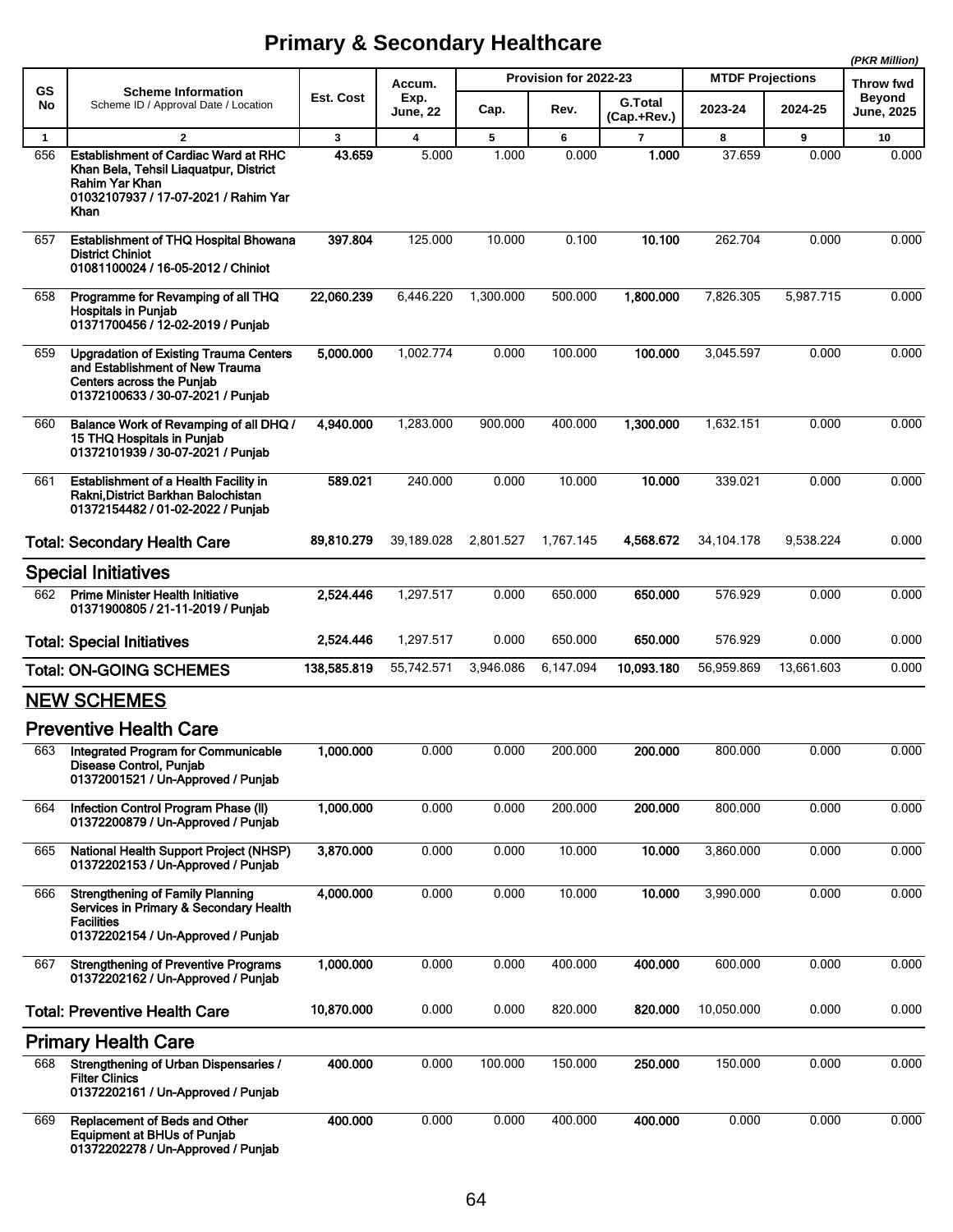|              |                                                                                                                                                              |           |                                   |         |                       |                               |                         |         | (PKR Million)               |
|--------------|--------------------------------------------------------------------------------------------------------------------------------------------------------------|-----------|-----------------------------------|---------|-----------------------|-------------------------------|-------------------------|---------|-----------------------------|
| <b>GS</b>    | <b>Scheme Information</b><br>Scheme ID / Approval Date / Location                                                                                            | Est. Cost | Accum.<br>Exp.<br><b>June, 22</b> |         | Provision for 2022-23 |                               | <b>MTDF Projections</b> |         | <b>Throw fwd</b>            |
| No           |                                                                                                                                                              |           |                                   | Cap.    | Rev.                  | <b>G.Total</b><br>(Cap.+Rev.) | 2023-24                 | 2024-25 | Beyond<br><b>June, 2025</b> |
| $\mathbf{1}$ | $\mathbf{2}$                                                                                                                                                 | 3         | 4                                 | 5       | 6                     | $\overline{7}$                | 8                       | 9       | 10                          |
| 670          | Replacement of Beds and Other<br><b>Equipment at RHCs of Punjab</b><br>01372202279 / Un-Approved / Punjab                                                    | 1,000.000 | 0.000                             | 0.000   | 400.000               | 400.000                       | 600.000                 | 0.000   | 0.000                       |
|              | <b>Total: Primary Health Care</b>                                                                                                                            | 1,800.000 | 0.000                             | 100.000 | 950.000               | 1,050.000                     | 750.000                 | 0.000   | 0.000                       |
|              | <b>Research &amp; Development</b>                                                                                                                            |           |                                   |         |                       |                               |                         |         |                             |
| 671          | <b>Strengthening of Drug Testing</b><br>Laboratory Rawalpindi<br>01372200893 / Un-Approved /<br>Rawalpindi                                                   | 400.000   | 0.000                             | 0.000   | 200.000               | 200.000                       | 200.000                 | 0.000   | 0.000                       |
| 672          | Strengthening of DTL Multan regarding<br>WHO Prequalification and establishment<br>of a new chemical store<br>01242202242 / Un-Approved / Multan             | 100.000   | 0.000                             | 30.000  | 70.000                | 100.000                       | 0.000                   | 0.000   | 0.000                       |
| 673          | Provision of missing facilities in Drug<br><b>Testing Laboratory Bahawalpur</b><br>01022202233 / Un-Approved /<br>Bahawalpur                                 | 75.820    | 0.000                             | 21.820  | 54.000                | 75.820                        | 0.000                   | 0.000   | 0.000                       |
| 674          | <b>Expansion and revamping of Warehouse</b><br>at Medical Store Depot, Guru Mangat<br>Road, Lahore<br>01202202151 / Un-Approved / Punjab                     | 900.000   | 0.000                             | 0.000   | 600.000               | 600.000                       | 300.000                 | 0.000   | 0.000                       |
| 675          | Provision of Health Services to the<br><b>Childrens with Special Needs in Special</b><br><b>Education Institutions</b><br>01372202156 / Un-Approved / Punjab | 400.000   | 0.000                             | 0.000   | 400.000               | 400.000                       | 0.000                   | 0.000   | 0.000                       |
| 676          | Strengthening of Development Wing of<br><b>P&amp;SH Department</b><br>01372202239 / Un-Approved / Punjab                                                     | 400.000   | 0.000                             | 0.000   | 50.000                | 50.000                        | 150.000                 | 200.000 | 0.000                       |
| 677          | Strengthening of Bio medical Equipment<br>Regime in Secondary Health Facilities in<br>Punjab<br>01372202257 / Un-Approved / Punjab                           | 400.000   | 0.000                             | 0.000   | 400.000               | 400.000                       | 0.000                   | 0.000   | 0.000                       |
| 678          | Program for operational improvement at<br><b>Primary and Secondary health facilities</b><br>01372202280 / Un-Approved / Punjab                               | 2,000.000 | 0.000                             | 0.000   | 500.000               | 500.000                       | 1,500.000               | 0.000   | 0.000                       |
| 679          | Restarting Bio-metric attendance system<br>and Queue Management System<br>01372202281 / Un-Approved / Punjab                                                 | 400.000   | 0.000                             | 0.000   | 300.000               | 300.000                       | 100.000                 | 0.000   | 0.000                       |
| 680          | <b>Strengthening of CEO offices</b><br>01372202284 / Un-Approved / Punjab                                                                                    | 400.000   | 0.000                             | 0.000   | 250.000               | 250.000                       | 150.000                 | 0.000   | 0.000                       |
| 681          | <b>Standardization and Accreditation of</b><br>Primary & Secondary Hospitals and<br>Labs<br>01372202285 / Un-Approved / Punjab                               | 400.000   | 0.000                             | 0.000   | 400.000               | 400.000                       | 0.000                   | 0.000   | 0.000                       |
| 682          | <b>Strengthening of Ambulance Fleet</b><br>01372202286 / Un-Approved / Punjab                                                                                | 400.000   | 0.000                             | 0.000   | 400.000               | 400.000                       | 0.000                   | 0.000   | 0.000                       |
| 683          | Strengthening of medicine supply chain<br>system across primary and secondary<br>hospitals<br>01372202287 / Un-Approved / Punjab                             | 400.000   | 0.000                             | 0.000   | 400.000               | 400.000                       | 0.000                   | 0.000   | 0.000                       |
| 684          | Improvement / Revamping of<br><b>Professional Development Centers</b><br>(DHDCs / PHDCs)<br>01372202289 / Un-Approved / Punjab                               | 400.000   | 0.000                             | 20.000  | 80.000                | 100.000                       | 300.000                 | 0.000   | 0.000                       |